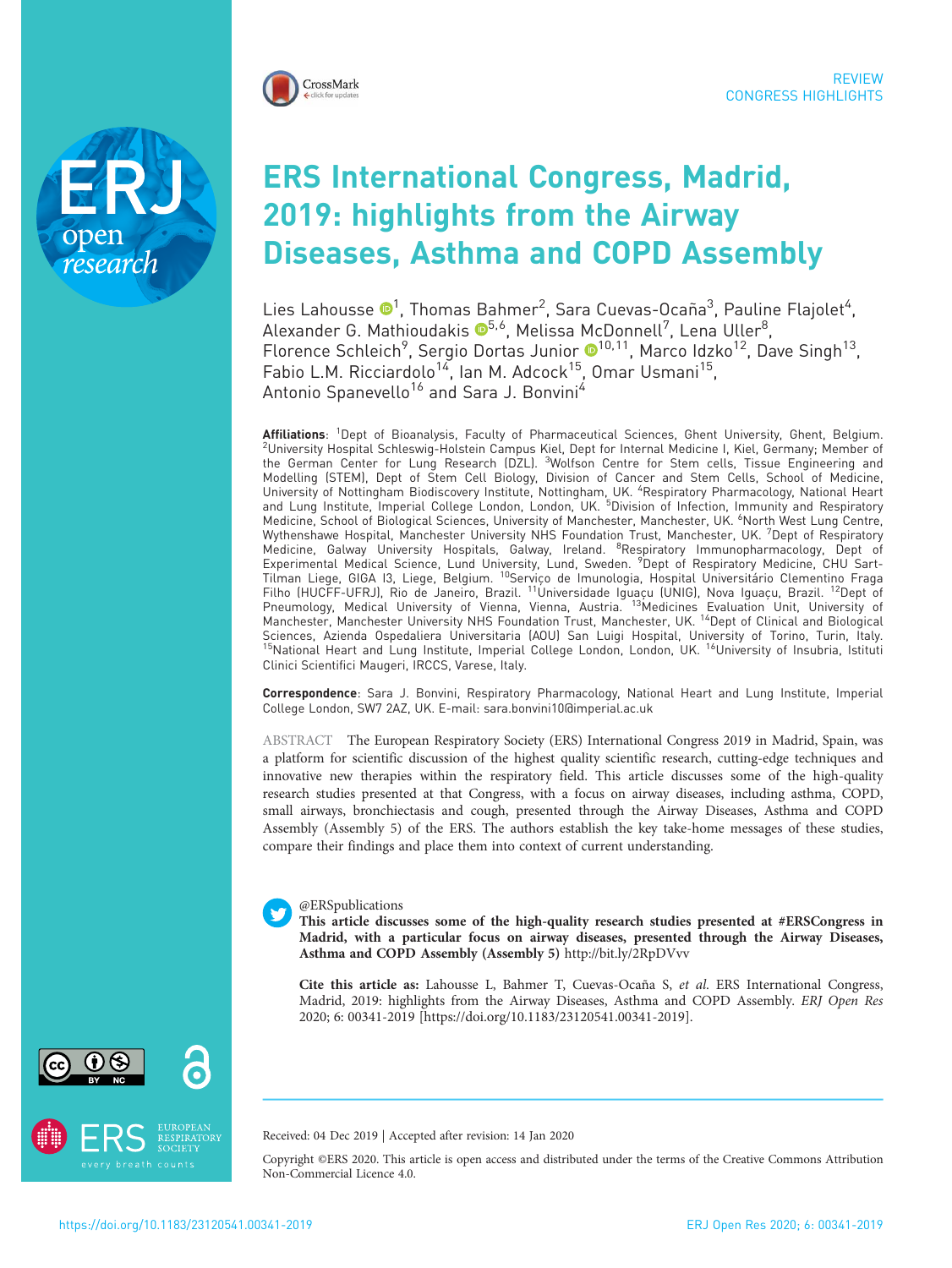## Introduction

Over 22 000 delegates from 134 countries attended the 2019 European Respiratory Society (ERS) International Congress in Madrid, Spain, and had the opportunity to participate in more than 420 scientific and educational sessions discussing cutting-edge clinical and scientific advances. Around 20% of the 4440 high-quality research abstracts that were presented at the Congress focused on airway diseases. Similar to those published in previous years [\[1, 2\]](#page-8-0), this article aims to compare, contrast and critically appraise only some of the research data that were presented during the ERS Congress.

## Asthma

## Mechanisms and physiology

The underlying mechanism of asthma is airway inflammation. This heterogeneous condition is a result of genetic predisposition and environmental factors ( $e.g.$  allergens) that can affect epithelia, macrophages and dendritic cells, triggering an inflammatory cascade. This can result in non-type 2 (non-T2) neutrophilic inflammation activated by Th1 and Th17 pathways, remodelling involving fibroblast and airway smooth muscle effects, or T2 eosinophilic inflammation (allergic asthma) [[3\]](#page-8-0). Several interesting sessions and symposia aimed to investigate the mechanisms behind the development of asthma the Congress.

Key features of asthma include reversible bronchoconstriction, inflammation and extracellular matrix remodelling. Targets for these were highlighted by several studies at the ERS Congress 2019 in in vivo animal and ex vivo models. Budesonide-induced decrease of interleukin (IL)-5 production was shown not to affect allergen-induced bronchoconstriction or airway hyperresponsiveness in a novel guinea pig asthma model, recapitulating steroid-resistant asthma [[4\]](#page-9-0). Another study demonstrated that activation of the TRPM3 ion channel in epithelial cells leads to the release of tachykinins that activate the neurokinin (NK) 2 receptor on airway smooth muscle causing bronchoconstriction. This highlighted TRPM3 as a potential novel therapeutic target [\[5](#page-9-0)]. In addition, the therapeutic benefit of inhaled calcilytics was described in hyperresponsiveness [\[6\]](#page-9-0), IgE/Th2 and alarmin-driven airway inflammation [\[7](#page-9-0)]. Regarding neutrophilic asthma, inhaled insulin-like growth factor binding protein-3 peptide was reported as novel therapeutic target for severe non-T2 asthma through the modulation of endoplasmic reticulum stress in the lung [\[8\]](#page-9-0). Furthermore, as horses naturally develop asthma, unlike conventional research animals, an equine asthma model consisting of decellularised lung scaffolds [[9\]](#page-9-0) was proposed as a platform for the study of cell–extracellular matrix interactions and remodelling in asthma [\[10](#page-9-0)].

Innovative views on the microbiome and ageing were also explored at the ERS Congress 2019, such as the ALRIgHT project (Applied Lung Bacteria for Health), describing the importance of lung-colonising bacteria after birth for establishing a healthy lung microbiota and for the susceptibility to allergic asthma [[11](#page-9-0)]. Interestingly, in silico analysis (Netlogo version 6.1.1) demonstrated a correlation between eotaxin-1 (CCL11) levels and asthma severity. This study identified shorter telomeres in subjects, including children, with severe asthma compared to mild asthma and controls, which could be due to CCL11 promoting superoxide secretion and double-strand breaks, then inducing reduction of telomere length and contributing to an accelerated ageing phenotype [\[12\]](#page-9-0).

#### Epidemiology

One aspect in the management of patients with asthma across all age and disease severity spectra that might have been underrepresented in recent years is the role of sex hormones (Hot Topic 432). Menarche and menopause seem to be associated with disease onset and worsening lung function, and perimenstrual asthma could be a disease phenotype that was been reported >30 years ago but not gained much appreciation since [\[13\]](#page-9-0). In the data-driven, cluster-based approach of the Severe Asthma Research Program cohort, MOORE et al. [[14\]](#page-9-0) also identified a "late-onset female obese phenotype with moderate reductions in [forced expiratory volume in 1 s (FEV<sub>1</sub>)]" and the description of sex-related asthma phenotypes as well as sex-specific intervention studies might be a rewarding goal application for the future. In line with this unmet need to better understand sex-specific asthma phenotypes and potential tailored treatment options, therapeutic regimen changes during pregnancy might also be studied in more detail in order to reduce the risk of asthma attacks for both mothers and unborn children [\[15\]](#page-9-0).

#### Biomarkers

Although parameters such as blood eosinophil count, fractional exhaled nitric oxide, sputum eosinophil count and total IgE levels have been widely used to determine the type and severity of asthma, more specific biomarkers are still needed to better tailor patient treatments. As highlighted by Kian Fan Chung (Imperial College, London, UK) in a Guidelines Session, the identification of molecular phenotypes in addition to clinical parameters is not only important for the correct diagnosis and management of asthma, but it is also key to identifying patients who would potentially respond to new therapies, especially for T2 severe asthma [[3](#page-8-0)]. Gene set variation analysis [[16](#page-9-0)] of sputum samples from the Unbiased Biomarkers in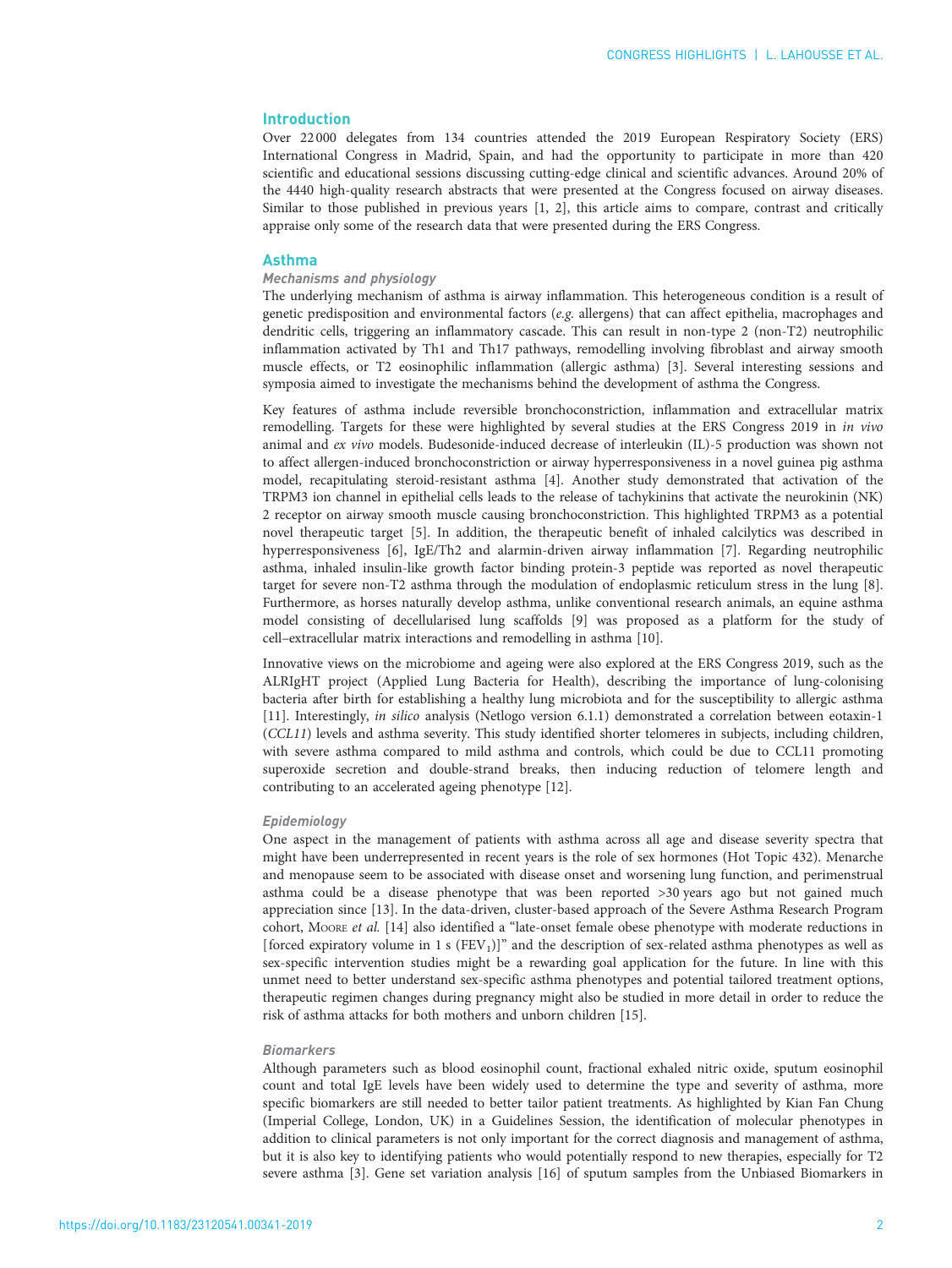Prediction of Respiratory Disease Outcomes cohort identified three transcriptome-associated clusters (TACs): TAC1, driven by T2 eosinophilic asthma mechanisms (IL-33, thymic stromal lymphopoietin (TSLP) receptor and CCR3); TAC2, driven by non-T2 neutrophilic asthma related to the inflammasome, interferon and tumour necrosis factor pathways; and TAC3, driven by non-T2 asthma associated with oxidative stress, ageing or the IL-6 trans-signalling pathway [\[17, 18\]](#page-9-0). For patients with low eosinophil counts, who do not benefit from current treatment options, anti-IL6 trans-signalling/receptor inhibition and anti-IL-17 approaches were mentioned as a proof of concept.

Exciting poster discussion sessions revealed TSLP, but not ezrin, as an early biomarker of airway epithelial dysfunction in acute allergic asthma [\[19\]](#page-9-0). Although matrix metalloproteases (MMPs) are proposed as biomarkers for asthma severity, as part of the late-breaking abstracts, high serum MMP3 levels were reportedly induced by steroid use, highlighting a need to determine therapeutic effects on new biomarkers [\[20](#page-9-0)].

The identification of specific biomarkers brings additional advantages for the detection of asthma phenotypes. Easy-to-use devices measuring exhaled air parameters were highlighted on several occasions as valuable support for the rapid, noninvasive and early detection of asthma, especially in symptomatic children [\[21\]](#page-9-0). Molecular biomarkers such as exhaled volatile organic compounds (VOCs) can be detected by electronic nose technology for metabolomic analyses [\[22\]](#page-9-0) and VOCs measured by gas chromatography–time-of-flight mass spectrometry have been able to discriminate between various asthma inflammatory phenotypes [\[23\]](#page-9-0). The Inflammacheck (Exhalation Technology, Cambridge, UK) device could detect exhaled hydrogen peroxide as a marker of lung disease, including mild and severe asthma [\[24\]](#page-9-0). Moreover, a late-breaking abstract highlighted that SpiroNose (Breathomix, Reeuwijk, the Netherlands) data obtained by vital capacity manoeuvres provides the highest accuracy in the cross comparison of controls and asthma, COPD and lung cancer patients [\[25\]](#page-9-0).

#### Exacerbations

The ERS Congress also hosted sessions on exacerbations. Exacerbation frequency is a relevant clinical outcome in both severe and mild asthma, and its reduction a major therapeutic goal. The recently updated Global Initiative for Asthma strategy document [\[26\]](#page-9-0) suggests moving away from a short-acting  $\beta_2$ -agonist (SABA)-only treatment paradigm in patients with mild asthma (Hot Topic Session 245). Post hoc analyses of the Symbicort Given as Needed in Mild Asthma 1 trial and other studies further substantiate that exacerbation frequency and number of night-time awakenings could be reduced with an inhaled corticosteroid (ICS)/formoterol as needed strategy [\[27](#page-9-0)–[29](#page-9-0)]. In a Swedish nationwide drug and patient registry including 365 324 patients considered to be treated for asthma, possible consequences of SABA overuse (three or more canisters with 150 doses) were analysed. Results indicated a dose-dependent relationship between SABA overuse and asthma-related exacerbations irrespective of the underlying controller therapy with ICS [\[30, 31](#page-9-0)]. Distinct patient groups, i.e. males, adolescents and older patients, were more likely to overuse SABA compared with females and those in the 18–24-year age group [[30](#page-9-0), [31\]](#page-9-0), and distinct patient beliefs might further amplify the problem [[32](#page-9-0)]. These results emphasise a need for closer monitoring of SABA usage, which might be feasible via so called "connected" or "smart" inhalers. The field of digital therapeutics is rapidly emerging and combines remote sensor technology with personalised health behaviour intervention. Several manufacturers already offer sensor devices, mobile applications and cloud-based software but evidence-based results are necessary to support their adoption in daily practice and well-defined guidelines for their development might be necessary [[33](#page-9-0)]. Currently, it is not clear which aspects of digital intervention programmes contribute most to improved symptom control and it may be argued that the mere electronical provision of established tools is not yet a digital intervention [\[34](#page-9-0)–[37\]](#page-9-0).

#### Asthma guidelines update

The international ERS/American Thoracic Society (ATS) guidelines on the definition, evaluation and treatment of severe asthma, published in the European Respiratory Journal in 2014, is one of the most influential documents in the field of severe asthma in recent years [\[38\]](#page-9-0). It is currently referenced by >350 PubMed Central articles and reaches high public attention as one of the top 5% of all research documents scored by Altmetric. Severe asthma is defined as asthma that requires high-dose ICS as well as a second controller (and/or systemic corticosteroid) [[38](#page-9-0)]. As a result of their importance in treatment, several studies investigated the role of ICS in asthma. One particularly interesting study investigated the therapeutic index of three ICS (fluticasone furoate (FF), fluticasone propionate (FP) and budesonide), along with placebo, in an escalated-dose, randomised, incomplete-block, crossover study in 54 asthmatic patients. Interestingly, within the approved dose ranges used for asthma, FF showed a better therapeutic index with more protection against airway hyperresponsiveness and less systemic activity than FP and budesonide [\[39\]](#page-10-0).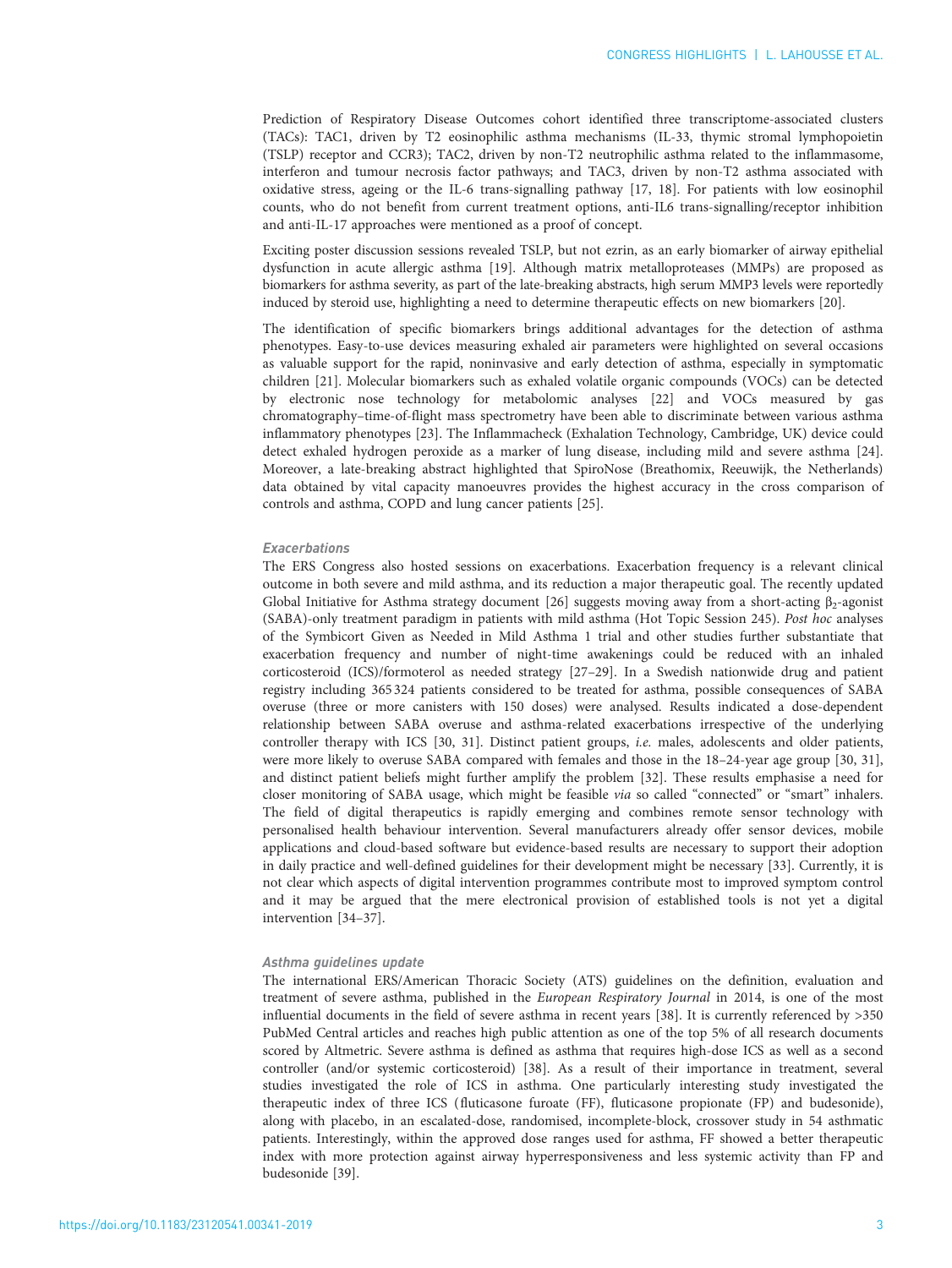The therapeutic landscape has experienced a paradigm shift, with several novel treatments now being used to treat severe asthma. Three monoclonal antibodies against IL-5 or its receptor have been granted market access: mepolizumab in 2014 [[40](#page-10-0)–[42\]](#page-10-0), reslizumab in 2016 [[43](#page-10-0)–[46](#page-10-0)] and benralizumab in 2017 [[47](#page-10-0)–[50\]](#page-10-0). Some of these biologics have shown great potential, with mepolizumab showing significant reductions in exacerbations and use of oral corticosteroids in REALITI-A, a 2-year, "real-world" cohort study of patients with severe eosinophilic asthma; better outcomes than were seen in earlier clinical trials [[51](#page-10-0)]. Just recently, the anti-IL-4/13 receptor antibody dupilumab was also approved for use in patients with severe asthma [[52](#page-10-0)–[54](#page-10-0)]. For scientific evaluation of the body of evidence and clinical guidance of the use of these and other new treatment regimens, a joint ERS/ATS task force was formed in 2017, and subsequently identified and formulated six specific questions using the PICO (Patient Population, Intervention, Comparison and Outcome) format [\[55\]](#page-10-0). Questions focus on optimal patient identification for antibody therapies in adulthood and childhood as well as on the use of long-acting muscarinic antagonists (LAMA) and macrolides (i.e. azithromycin and clarithromycin) in patients with severe asthma. For the first time, patient representatives were part of the task force and significantly contributed to the Task Force Report (session 44) [\[3](#page-8-0)]. While this document integrates the highest level of evidence from placebo-controlled clinical trials, novel perspectives on the clinical trial data and the heterogeneity of the recruited patient populations might be derived from the application of cluster-based asthma phenotypes in post hoc, discriminant function-based analyses [\[55\]](#page-10-0).

## Chronic obstructive pulmonary disease

# COPD epidemiology and biomarkers

At the 2019 ERS Congress, many interesting data were presented concerning the epidemiology of COPD. Worldwide, COPD has a prevalence of ∼10% and some of the largest countries, including India and China, represent 60–70% of all cases of COPD [[56](#page-10-0)]. The first results of EPISCAN II, which aimed to estimate the prevalence of COPD in the general Spanish population, revealed that COPD remained underdiagnosed in three out of four subjects, and that COPD prevalence among women is rising ( prevalence is at 15% in males but already approaching 10% in females). A third of the population was shown to be former smokers and a fifth current smokers, but it is important to note that almost half of these population-based COPD subjects had no smoking history [\[57\]](#page-10-0). Cigarette smoke remains to be the key risk factor for the development of COPD [\[58](#page-10-0)]; however, there is growing interest in gaining a better understanding of nonsmoking COPD in order to optimise pharmacotherapy in these patients. Besides the harmful effect of cigarette smoke, there is more to understand on the effects of biomass pollution, infections, a history of asthma and other developmental or genetic risk factors. Air pollution may also play a role, and there is a need to investigate the effect of rising electronic cigarette sales on lung development in young people.

COPD remains an umbrella term that groups different clinical entities with multiple causes and it remains important to better understand these causes because they can reveal treatable traits. Alongside offering better disease management strategies, identifying these traits can also yield better treatment options for related pathologies that do not meet the definition of COPD but might share risk factors with it, such as "preserved ratio, impaired spirometry" (PRISm) or chronic cough. Patients with PRISm (FEV1/forced vital capacity  $\geq 0.7$  and FEV<sub>1</sub> <80% of predicted) demonstrate an increased all-cause and cardiovascular mortality, with mortality rates similar to COPD [\[59\]](#page-10-0). Moreover, one third of PRISm patients transitioned towards COPD over 5 years follow-up. Chronic cough can also present in the absence of COPD but is observed to be a common trait among COPD patients. Around 10% of the COPD individuals from the Copenhagen General Population Study had chronic cough, and demonstrated lower lung function, more symptoms (including wheezing, dyspnoea and chest tightness), and higher levels of C-reactive protein (CRP), fibrinogen, leukocytes, neutrophils and eosinophils in their blood [[60](#page-10-0)]. Systemic inflammation and manifestations remain substantial drivers of the morbidity and mortality burden in COPD.

COPD has been shown to have an adverse effect on the quality of life of sufferers. Among >2000 COPD individuals aged 40–85 years within the Norwegian HUNT Study, symptoms of anxiety were indeed strongly associated with worse health status and increased risk of exacerbations, independent of the severity of disease. In addition, symptoms of depression were associated with increased mortality among these COPD individuals independent of other major comorbidities [\[61\]](#page-10-0). These comorbidities or the general decline in resilience (frailty) are important prognostic markers besides lung function, age, sex, body mass index (BMI), degree of dyspnoea and exacerbations in COPD. Cardiac comorbidities are most likely also the reason why cardiac biomarkers, including the N-terminal fragment of pro-brain natriuretic peptide (NT-proBNP) and troponin T, are such strong predictors of future hospitalisations as well as early and late mortality in patients admitted with COPD exacerbations [[62](#page-10-0)]. However, it is becoming increasingly clear that it is impossible to have one biomarker indicating disease activity in all COPD patients. Therefore, several optimal and clinically useful markers associated with specific mechanisms of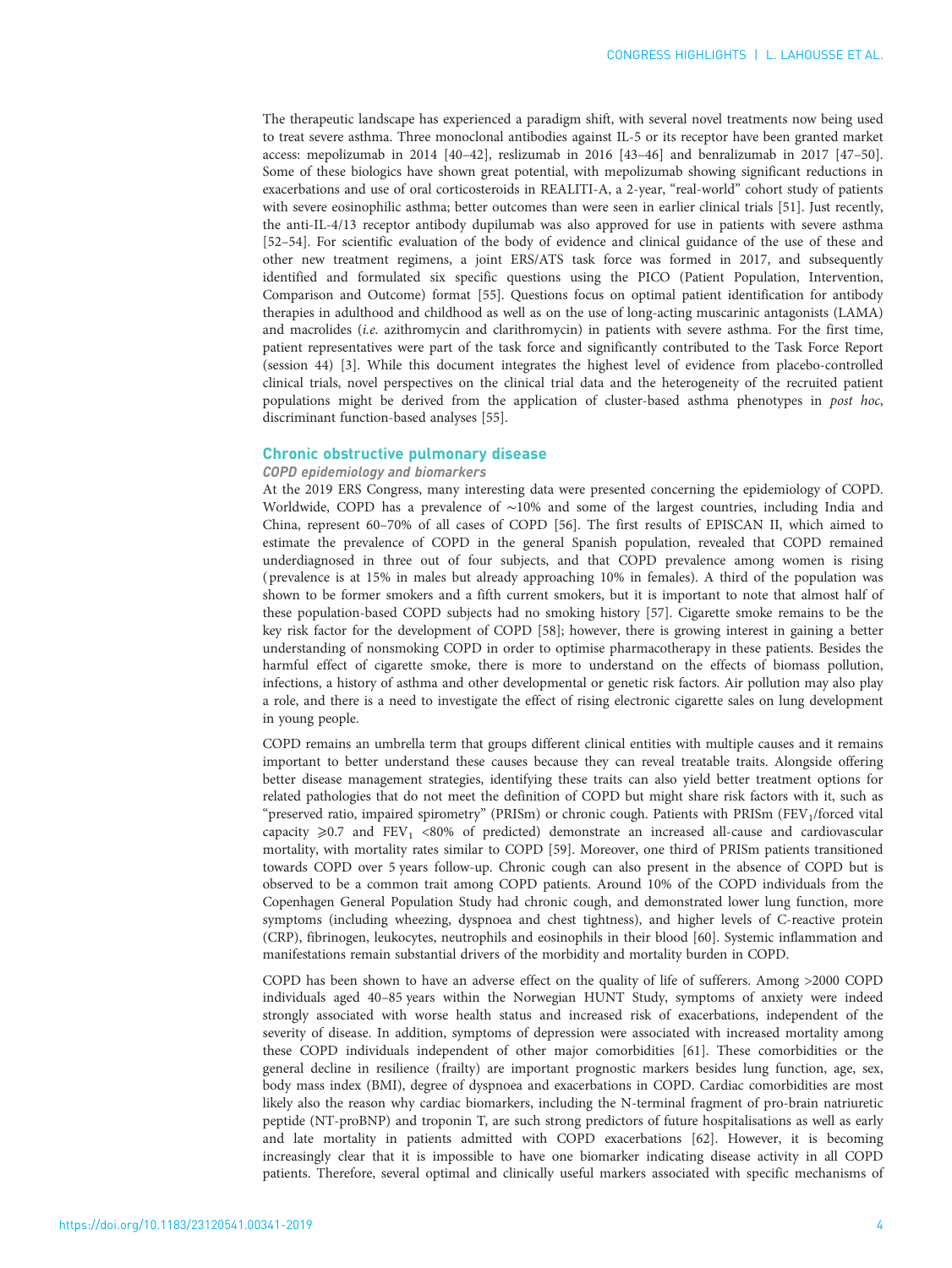the disease, ideally treatable traits, are increasingly investigated, including higher blood eosinophils for corticosteroid-responsive eosinophilic airway inflammation, CRP for acute (bacterial) exacerbations, and (a combination of) genetic variants, such as  $\alpha_1$ -antitrypsin deficiency, for emphysema. Less fancy, but luckily also less expensive, remains the clinical utility of worsening symptoms, including shortness of breath, chest pain and cough, to indicate increased disease activity, and evaluation of therapy adherence and inhaler technique to indicate poor treatment response.

## COPD exacerbations

Acute exacerbations are largely responsible for the health and socioeconomic burden posed by COPD [\[63,](#page-10-0) [64](#page-10-0)]. While their management remains unchanged for decades, it has become clear that exacerbations are heterogeneous and require a personalised treatment approach [\[65, 66](#page-10-0)]. For this reason, diagnostic and prognostic biomarkers were evaluated in high-quality studies presented at the Congress. Blood eosinophils represent one of the most thoroughly evaluated biomarkers in COPD exacerbations. In an observational cohort involving 388 hospitalised patients with COPD exacerbation, KOSTIKAS et al. [\[67\]](#page-10-0) confirmed that higher eosinophil count (≥2%) is associated with lower disease severity at presentation and better clinical outcomes (mortality and duration of hospitalisation). However, they also observed a reduced re-exacerbation rate during 1 year of follow-up among patients who presented with higher eosinophils. This contrasts with previous reports, suggesting higher eosinophils are associated with more frequent exacerbations [[68\]](#page-10-0). A post hoc analysis of the DYNAGITO trial, involving 7743 patients with a history of exacerbations, did not find an association between blood eosinophil count and risk of future exacerbations either [[69](#page-10-0)]. This controversy may be explained by the sample size, inclusion of patients with no exacerbations and concomitant administration of ICS to the majority of the participants from the newer studies, which significantly impact blood eosinophils in COPD and reduced the exacerbation rate [\[70](#page-10-0)].

Several studies evaluated cardiac biomarkers during exacerbations. A longitudinal study of 383 patients with COPD, which captured high-sensitivity troponin during stable disease and 335 episodes of hospitalisation, found troponin to be increased by 40% during exacerbations [\[71\]](#page-10-0). Another study assessed the prognostic value of NT-proBNP and troponin T in 176 patients with COPD exacerbations, including 32 with raised NT-proBNP (>220 pmol·L<sup>-1</sup>) and 19 with raised troponin T (>50 ng·L<sup>-1</sup>) at presentation. Both biomarkers were associated with early and late mortality, and future risk of exacerbations and cardiac hospitalisations [\[72\]](#page-11-0). A potential limitation of such studies is the poor specificity of the diagnostic criteria of COPD exacerbations [\[73\]](#page-11-0). Indeed, it is very challenging to differentiate COPD exacerbations from other pathologies such as episodes of heart failure decompensation [\[74\]](#page-11-0). Moreover, both diseases often co-exist. In a real-life observational study of 119 smokers with COPD presenting with acute worsening of their respiratory symptoms, there was poor diagnostic agreement between the emergency and respiratory departments, while a final diagnosis of concomitant COPD exacerbation and heart failure was finally attributed to 40% of the participants [\[75\]](#page-11-0). Cardiac magnetic resonance imaging in eight patients with high and 15 patients with normal NT-proBNP during admission with an exacerbation and later, during stable disease, confirmed that biventricular ejection fraction impairment is common during exacerbations [\[76\]](#page-11-0). Patients with normal NT-proBNP had a significantly increased right ventricular systolic volume, which may represent a compensatory mechanism. Overall, to interpret the role of cardiac biomarkers in COPD exacerbations, it is crucial to exclude misdiagnosed patients with cardiac decompensation, and to assess carefully for coexisting acute and cardiac pathology.

### Long-term home noninvasive ventilation for COPD

The new ERS guideline on long-term home (LTH) noninvasive ventilation (NIV) for the management of COPD, which was presented during the Congress, issued four conditional recommendations that were based on evidence of low or very low certainty [\[77\]](#page-11-0). More specifically, LTH-NIV is recommended for patients with 1) chronic stable hypercapnic COPD or 2) persisting hypercapnia following a life-threatening episode of acute hypercapnic respiratory failure requiring acute NIV. LTH-NIV settings should be titrated aiming to arterial carbon dioxide tension  $(P_{\text{aCO}_2})$  (high-intensity NIV). Finally, fixed pressure support, rather than adaptive or autotitrating pressure modes, should be used as the first choice of ventilator mode in patients with COPD using LTH-NIV. These recommendations were based on data from relatively small, nonblinded studies with heterogeneous findings. More recent studies that included patients with higher  $P_{\text{aCO}}$  at baseline and used high-intensity LTH-NIV settings achieved better treatment adherence, which resulted in better outcomes [[77](#page-11-0), [78\]](#page-11-0). Recognising the absence of adequate, high-quality data that would allow the development of more specific clinical and technical recommendations, this guideline also highlighted several unmet research needs, highlighting the need for high-quality interventional research in this area. Indeed, numerous studies focusing on LTH-NIV were presented during the Congress, including two randomised controlled trials (RCTs) evaluating LTH-NIV initiation at home versus in the hospital. These trials involved 608 and 67 patients with stable hypercapnic COPD respectively [[79](#page-11-0), [80](#page-11-0)]. Both trials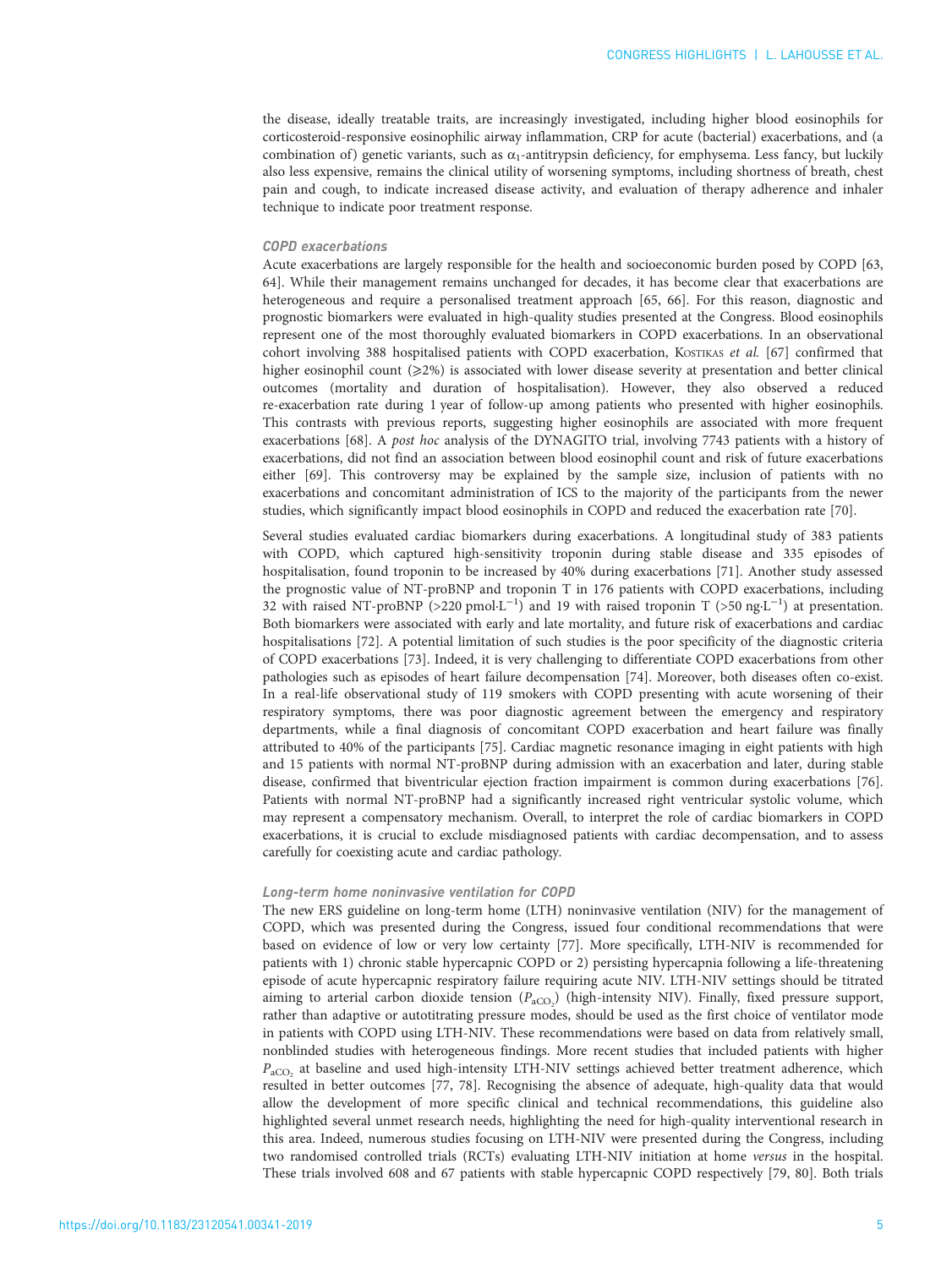demonstrated noninferiority of initiating LTH-NIV at home, with regards to the impact of NIV on  $P_{\rm aCO_2}$ The larger (Dutch) trial also evaluated the cost-effectiveness of the intervention and identified an impressive cost reduction of over €3200 per patient initiating NIV at home [[81](#page-11-0)].

## Small airways

#### Challenges of assessing small airway disease in asthma and COPD

Small airways are increasingly being incriminated in asthma and COPD pathophysiology, and the last 5 years have seen several significant research outputs in this field that have highlighted the importance of the small airways in routine clinical practice [\[82](#page-11-0)]. In this context, in 2019, the Assembly hosted a postgraduate symposium chaired by Mario Cazzola (University of Rome "Tor Vergata", Rome, Italy) and Matteo Bonini (University of Trento, Trent, Italy) on small airways to highlight the recent advances in the field with respect to pathophysiology, assessments, treatments and patient-reported outcomes [[83](#page-11-0)]. In an industry symposium, numerous physiological tests, such as oscillometry, body plethysmography and multiple-breath washout (MBW), were shown to evaluate different levels of the airway tree but there has been no homogenised approach validated to assess small airway disease (SAD). The Assessment of Small Airways Involvement in Asthma (ATLANTIS) was the first multinational, large-scale study aiming to determine the optimal approach for characterising SAD. Published in 2019 [\[84](#page-11-0)], this study showed that SAD is present across all asthma severities, with an increased prevalence in severe asthma, and a combination of impulse oscillometry (IOS), spirometry and lung volumes was able to delineate two clinically relevant subtypes of mild and severe SAD with asthma.

The 2019 Congress further emphasised that combining spirometry and oscillometry could bring valuable information to improve asthma management and identify phenotypes missed by current tests. As such, some patients were found to be hyperresponsive to mannitol using the forced oscillation technique (FOT) while FEV<sub>1</sub> measurement did not show a response [[85](#page-11-0)]. Using MBW, TRINKMANN et al. [\[86\]](#page-11-0) were able to differentiate between adult healthy controls and asthmatic patients, with some asthmatic patients having normal spirometry but abnormal sulfur hexafluoride MBW readings [\[87](#page-11-0)]. Alternatively, previous studies pointed out that SAD could be an early change in asthma prior to spirometric alterations [\[88](#page-11-0)]. In a 5-year paediatric cohort, a subset of children with allergic rhinitis seemed to have increased FOT parameters upon allergic rhinitis exacerbation before developing asthma [[89](#page-11-0), [90](#page-11-0)].

The notion that assessing SAD could harbour predictive value, and help to identify early stages and distinct phenotypes is also the subject of intense investigation in COPD [\[91](#page-11-0)]. Evaluating FOT parameters may have a predictive value in distinguishing COPD patients in Global Initiative for Chronic Obstructive Lung Disease grade 1 from non-COPD controls [[92](#page-11-0)], while MBW parameters were found to be higher in frequent than infrequent COPD exacerbators [\[93\]](#page-11-0). A combination of IOS, MBW and spirometry could also help to delineate clusters of COPD phenotypes according to predominant features of emphysema, central obstruction or SAD [\[94\]](#page-11-0).

While additional studies confirmed the utility of FOT for assessing SAD [\[95, 96](#page-11-0)], others did not find a correlation between FOT and other parameters reflecting peripheral airway obstruction [\[97\]](#page-11-0). As highlighted by the ATLANTIS study, each single variable is likely to provide different mechanistic insights and this needs further investigation. In the previously mentioned study by GovE et al. [[93\]](#page-11-0), only ventilation heterogeneity in the acinar lung zone was different between frequent and infrequent COPD exacerbators, out of 12 parameters tested.

#### Insights in SAD pathophysiology in asthma and COPD

Moving away from their conception of as a "quiet zone", small airways are increasingly recognised as an important site of inflammation and remodelling [\[98\]](#page-11-0). BAZAN-SOCHA et al. [\[99\]](#page-11-0) found that fixed airflow limitation and histological signs of airway remodelling correlated better with computed tomography changes in distal than proximal airways in asthmatic patients. Interestingly, those patients had eosinophilia and higher circulating periostin, but also higher blood neutrophils and circulating ADAM33 [\[100](#page-11-0)]. Of note, ADAM33 gene polymorphism has already been associated with asthma [[101\]](#page-11-0).

The 2019 Congress highlighted the role of the lung microbiome disturbance in airway disease. Determined by bronchoalveolar lavage (BAL) studies, asthmatic patients' microbiomes seem to differ in relative composition from controls [\[102](#page-11-0)]. HUANG et al. [\[103\]](#page-11-0) also demonstrated contrasting gradients of lung bacterial composition relating to measures of small airways obstruction using the Subpopulations and Intermediate Outcome Measures in COPD Study cohort.

With ever-growing concerns, environmental causes of airway disease also received attention at the 2019 Congress. Not only does the common plasticiser dibutyl phthalate appear to exacerbate the early asthmatic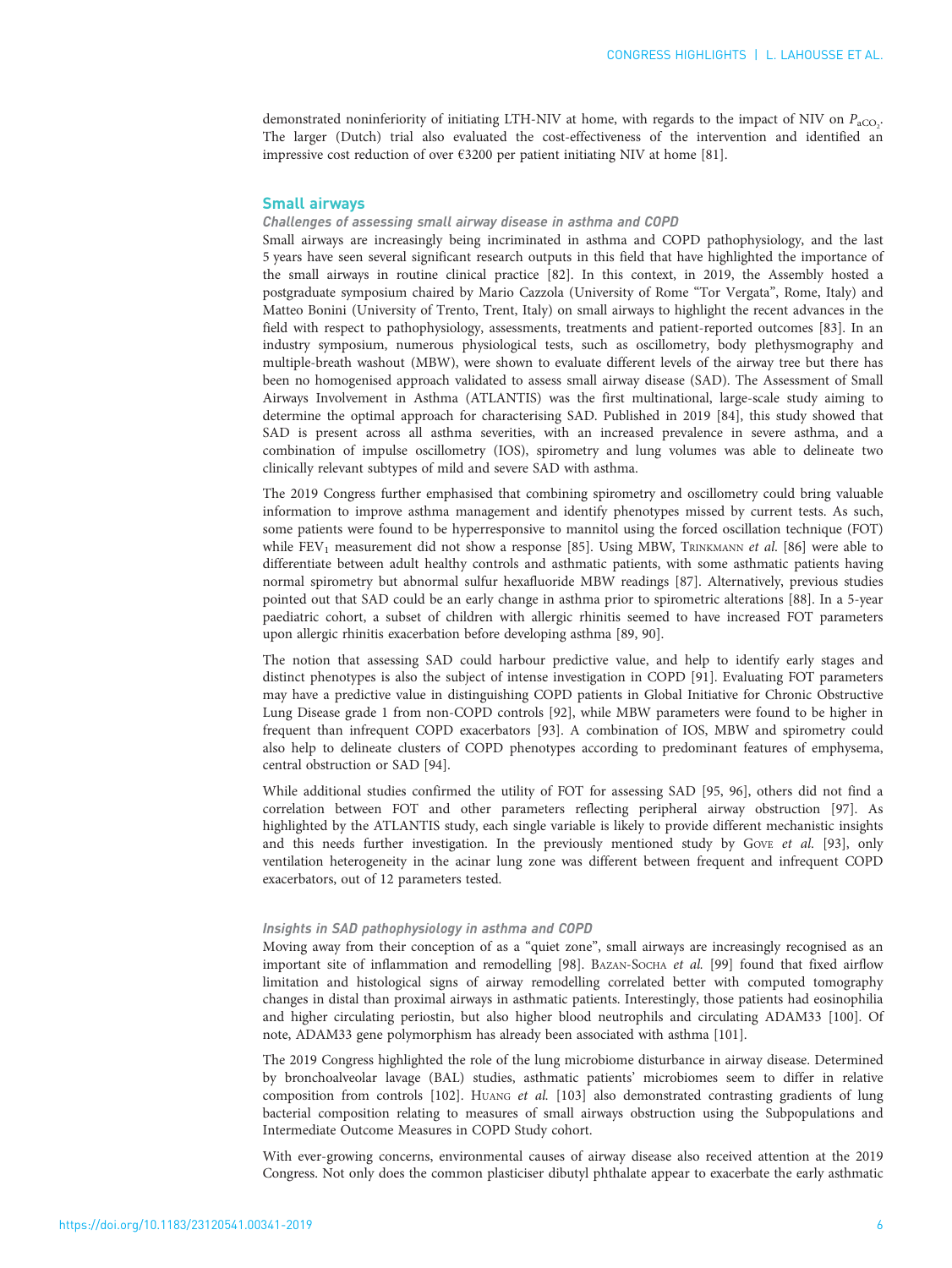response (EAR) and late asthmatic response (LAR), but it also increases the recruitment of CD206<sup>+</sup> CD163<sup>+</sup> macrophages in the BAL of asthmatic patients [[104](#page-11-0)].

#### Challenges in delivering therapies to the small airways

One great challenge is to deliver therapies that can reach the small airways [\[105](#page-11-0)]. Extrafine particles (defined as <2.1 µm mass median aerodynamic diameter) [\[106](#page-12-0)] seem to improve deposition in the periphery [\[107](#page-12-0)]. New single-inhaler, extrafine therapies are being tested, such as in the TRIGGER and TRIMARAN trials in uncontrolled asthma, emphasising the benefit of the addition of LAMA in a subset of patients [\[108](#page-12-0)–[110\]](#page-12-0). The associated challenge is to accurately assess their deposition in disease, warranting new pharmacokinetic approaches. Using *in silico* models with functional respiratory imaging, TOPOLE et al. [[111\]](#page-12-0) simulated a higher peripheral deposition of extrafine beclomethasone/formoterol/ glycopyrronium compared to non-extrafine fluticasone. Innovative spatial pharmacokinetics methods were presented, either to estimate drug concentrations at the epithelium lining fluid with better accuracy than BAL [[112\]](#page-12-0) or to directly estimate drug free exposure in situ using RNAscope (Advanced Cell Diagnostics, Newark, CA, USA) [\[113](#page-12-0)].

## **Bronchiectasis**

Bronchiectasis is a chronic inflammatory lung disease characterised radiologically by the permanent dilation of bronchi, and clinically by persistent cough and sputum production and recurrent respiratory tract infections [\[114](#page-12-0)]. It is a heterogeneous disease in terms of its presentation, clinical course and response to treatment. Its pathophysiology is best depicted by the vicious vortex model which demonstrates the interplay driving airway dysfunction, inflammation, infection and remodelling, with each pathophysiological process contributing to all the others [[115\]](#page-12-0).

There is an unmet clinical need in bronchiectasis for biomarkers that reflect disease activity or predict treatment responsiveness. CHALMERS et al. [\[116](#page-12-0)] previously showed that neutrophil elastase can predict disease severity and progression in terms of airway infection and risk of future exacerbations. The group has since developed a novel point-of-care neutrophil elastase assay lateral flow device that can provide assessment of elastase activity from sputum in minutes to identify patients at increasing risk of airway infection and future exacerbations [\[117](#page-12-0)]. The group also identified elevated sputum pregnancy zone protein (PZP) in bronchiectasis patients, and showed that elevated levels are associated with disease severity, frequent exacerbations and airway infection in bronchiectasis patients. PZP is released from neutrophils during degranulation and neutrophil extracellular trap (NET) formation, and may therefore provide a novel link between chronic neutrophilic inflammation and impaired host immunity to infection [[118](#page-12-0)]. Sputum heparin-binding protein (HBP), recently implicated as a sputum marker of airway inflammation and bacterial load in cystic fibrosis, was also identified as a potential biomarker of bronchiectasis severity. The effect of HBP on ciliary beat frequency and epithelial integrity in air–liquid interface models of bronchiectasis patients at concentrations found in sputum suggest a potential impact on epithelial defence against infection [\[119](#page-12-0)].

Data pertaining to the effect of systemic inflammatory markers in bronchiectasis have been somewhat ambiguous to date. Although it is likely that a sustained level of inflammation does contribute to disease progression and health status, many of these patients have significant comorbidities that could account for this sustained inflammatory effect [\[120](#page-12-0)]. Several presentations at the 2019 Congress focused on the predictive ability of systemic inflammatory markers during exacerbations, with CRP shown to be associated with exacerbations and disease severity, with a trend for sputum calprotectin in predicting exacerbations [[121](#page-12-0)]; CRP, white cell count, neutrophils and neutrophil/lymphocyte ratio (NLR) useful in predicting mortality [[122\]](#page-12-0); and CRP an NLR useful in predicting hospitalisations [[123\]](#page-12-0). Platelet aggregation assessed by measurement of soluble platelet selectin was associated with bronchiectasis disease severity in the stable state, although the clinical consequences of this finding are yet to be fully defined [[124\]](#page-12-0).

Endotyping bronchiectasis patients may help to determine patient suitability for therapeutic clinical trials and target individualised treatment approaches. Proteomic analysis of sputum and serum of bronchiectasis patients identified three inflammatory endotypes driving disease heterogeneity (airway neutrophilia, systemic inflammation, and eosinophilic and epithelial inflammation) potentially representing different "treatable traits" (with disease severity markedly worse in the neutrophilic group) [\[125](#page-12-0)]. Similarly, proteomic and microbiomic analysis suggests that sputum NETs are associated with proteobacteria dysbiosis and loss of microbiome diversity in bronchiectasis; and that bronchiectasis patients, independent of COPD, are predominantly associated with a proteobacteria-dominant microbiome profile with a lower microbiome diversity than COPD patients alone, and a proteomic profile over-represented by a neutrophilic endotype [[126, 127](#page-12-0)].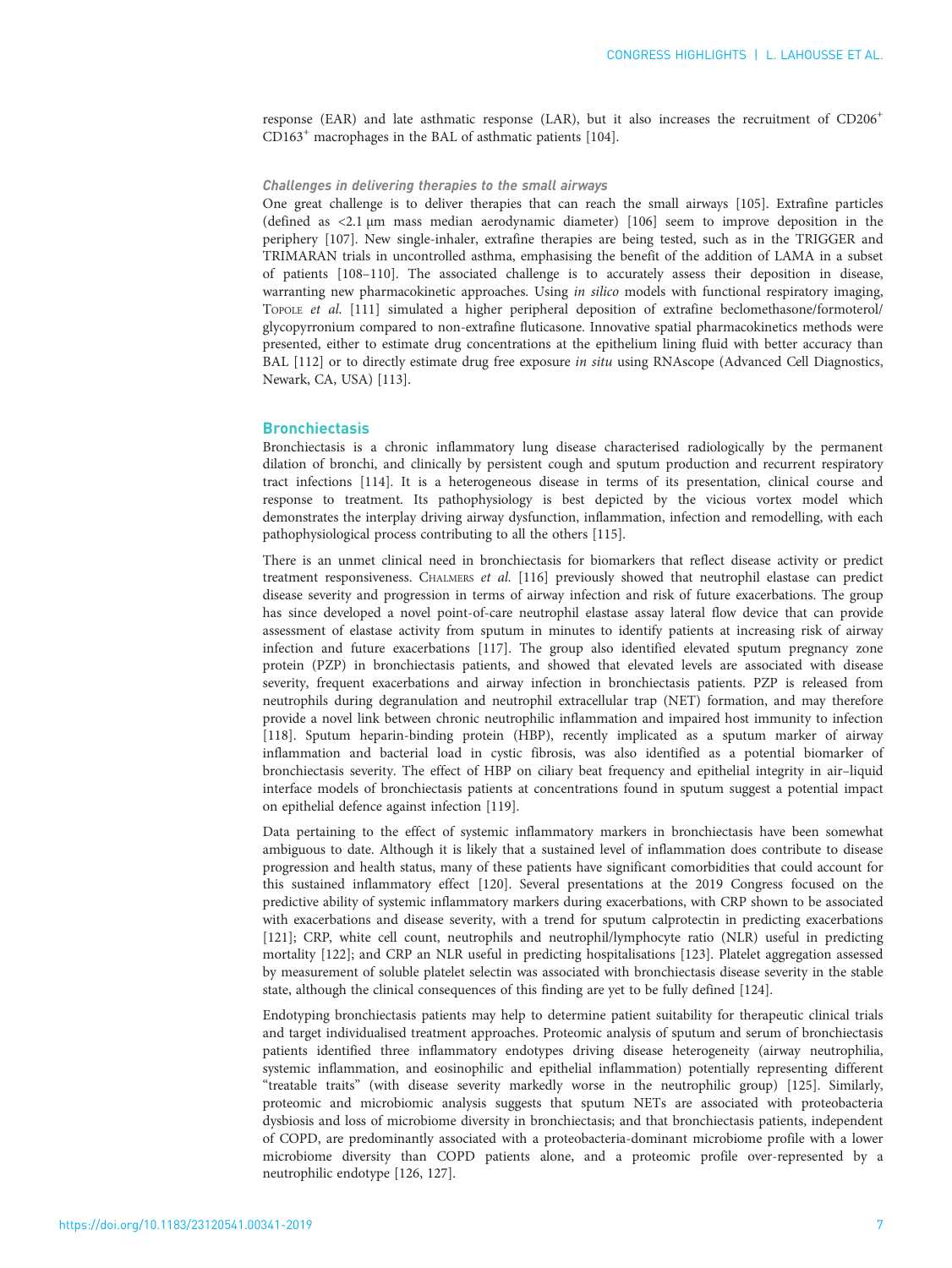Respiratory viruses in the context of bronchiectasis have failed to attract much interest to date. Two studies presented at the 2019 Congress suggested that viral analysis of bronchiectasis patients detects viral carriage in 63%, predominantly parainfluenza virus 3, in the Cohort of Asian and Matched European Bronchiectasis [\[128](#page-12-0)]. In an Italian study, respiratory viruses were only detected in 13%, with no seasonal differences in detection rates and no associations with chronic bacterial infections [\[129\]](#page-12-0). However, those with positive viral detection were noted to have a higher rate of daily sputum production, a history of chronic sinusitis, and a history of frequent exacerbations in the previous year compared to those with negative viral detection. Further work on the role of viruses in bronchiectasis is needed.

Several large, real-life cohort studies were presented using data from the European Multicentre Bronchiectasis Audit and Research Collaboration (EMBARC), a prospective dataset from >30 European countries, and lung cancer screening programmes. These included the identification of risk factors for new isolation of Pseudomonas aeruginosa, which alongside standard markers of bronchiectasis disease severity, included ICS use, macrolide use, high daily sputum production and management in a nonspecialist centre [[130](#page-12-0)]. Disease severity did not predict new isolation of nontuberculous mycobacteria (NTM), with analysis showing the classical risk factors of female sex, low BMI and older age to be significant on logistic regression, along with ICS use and a history of allergic bronchopulmonary aspergillosis (ABPA) (OR 3.06, 95% 1.01–9.24), suggesting that coexistence of these two conditions is frequent and that ABPA patients should perhaps be screened for NTM infection. ICS are generally only used to treat comorbidities in bronchiectasis, particularly patients with asthma or eosinophilic COPD [[131\]](#page-12-0). Lung cancer screening programmes suggest a pick-up prevalence of ∼11% for bronchiectasis, with a coexisting diagnosis of COPD in 48% and a subsequent diagnosis of lung cancer in 7% of bronchiectasis patients [[132, 133\]](#page-12-0). Looking at determinants of survival in bronchiectasis, initial data from EMBARC suggest that symptoms, exacerbations and P. aeruginosa infection are potentially modifiable risk factors for death. Given the lower mortality in specialist centres despite high disease severity, management in a specialist centre may improve quality of care and reduce mortality in bronchiectasis [[134\]](#page-12-0).

No approved therapies currently exist for bronchiectasis, and many clinical trials have failed to meet their primary endpoints because of heterogeneous treatment responses and the inherent difficulty of identifying patients likely to respond. An RCT of home-based airway clearance showed an improved cough severity with sustained benefit at 12 months follow-up [[135\]](#page-12-0). A study assessing the effects of pulmonary rehabilitation in bronchiectasis showed successful improvements in anxiety and depression with completion of rehabilitation [[136](#page-12-0)]. Several studies focussed on the therapeutic and mechanistic effects of macrolides at the 2019 Congress. Whilst macrolide use was associated with considerable improvements in the Brody and Bhalla radiological scores after 1 year [\[137](#page-12-0)], an individual patient data meta-analysis across participants from three RCTs also showed significant improvements in exacerbations and quality of life independent of P. aeruginosa infection or baseline exacerbation frequency [\[138](#page-12-0)], and an exploratory analysis of inflammatory pathways surprisingly showed that neutrophilic inflammation was lower in P. aeruginosa patients versus those without, and that azithromycin did not attenuate inflammatory profiles [[139](#page-12-0)]. A separate study of sputum inflammatory markers after a year of macrolide treatment suggested that, although increasing disease severity and the presence of an exacerbation were reflected by upregulation of proinflammatory markers, azithromycin did not result in attenuation of the baseline inflammatory response in bronchiectasis [[140](#page-13-0)].

Many bronchiectasis treatments are antibiotic-related and thus carry the risk of antibiotic resistance. Multidrug-resistant (MDR) infections are highly prevalent, and associated with frequent use of antibiotics and disease severity [[141](#page-13-0)]. Recent hospitalisation, exacerbation frequency, recent antibiotic use and systemic corticosteroids were found to contribute to MDR in hospitalised patients with an acute exacerbation of bronchiectasis [[142](#page-13-0)]. Strategies to reduce the risk of MDR in bronchiectasis are needed.

Although biomarker development, disease endotyping and the identification of treatable traits are in their infancy in bronchiectasis, they hold therapeutic promise for patients in facilitating a personalised, specialist approach to patient care.

## Airway sensory nerves and cough

Cough is driven by activation of airway sensory nerves housed within the vagus nerve. These nerves, when activated, initiate reflex events such a cough and bronchospasm through a parasympathetic nerve reflex, which are upregulated in airway diseases including asthma and COPD. When cough persists for >8 weeks, the cough is diagnosed as chronic. Chronic cough is an unmet medical need that lowers the quality of life of sufferers [[143\]](#page-13-0). Cough and airway sensory nerves remained a topic of interest at the 2019 Congress, with a well-attended industry-funded session on chronic cough with presentations from leaders in the field, a guidelines update, and a number of symposia and sessions that helped to highlight key developments in the field.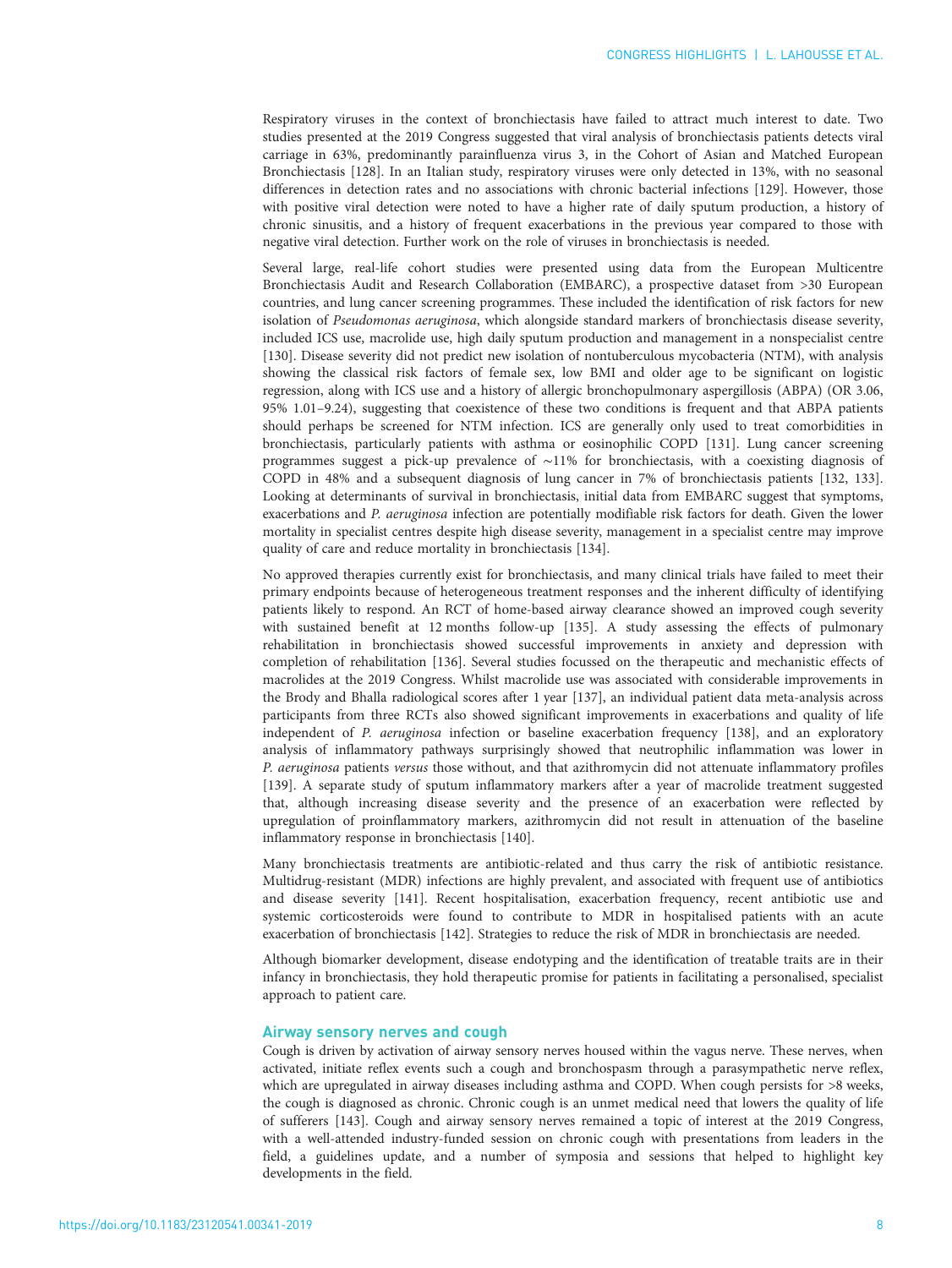<span id="page-8-0"></span>The P2X3 receptor antagonist Gefapixant remains the only cough therapeutic developed in recent years that has shown efficacy, with a phase 1 trial demonstrating a 75% drop in daytime objective cough frequency in patients with treatment-refractory chronic cough [[144\]](#page-13-0). However, patients also developed dysgeusia, which led to some reports of nonadherence. The effects on taste have been attributed to the fact that the antagonist can also cause its effects through the P2X2/3 heterotrimer, which can affect taste perception, as well as the P2X3 homotrimer, which is thought to be responsible for the effect on cough. Data was presented on a novel P2X3 antagonist, S-600918, which was shown to be more selective for P2X3 over the P2X2/3 heterotrimer and was shown to influence daytime objective cough frequency with a minimal effect on taste. However, there was a large effect of the placebo in this trial [\[145](#page-13-0)].

Despite the promising effect of Gefapixant, novel targets are also required. A late-breaking abstract highlighted the potential role of a NK1 receptor antagonist in the treatment of chronic cough. Daily administration of 30 mg of the NK1 antagonist orvepitant reduced cough in patients with refractory chronic cough, with higher efficacy in patients with higher cough frequency. However, the placebo in this study also showed a significant effect on cough, and patients exhibited side-effects, including somnolence, indicating that further investigation is required [\[146](#page-13-0)].

Cough is often a key symptom of a number of different respiratory diseases, including asthma. Several presentations at the 2019 Congress aimed to look at the characteristics of patients with chronic cough. Mannitol and citric acid cough tests were shown to discriminate chronic cough patients from healthy controls, as patients with chronic cough were more sensitive to both stimuli, and that mannitol challenge could also separate cough in asthmatics, which could be an important challenge test in diagnosis [[147\]](#page-13-0). It was also demonstrated that uncontrolled asthmatic patients had more severe cough, which correlated to symptoms and health status but not to measures of Th2 inflammation, suggesting that further investigation is required to determine the pathways behind the enhanced airway sensory nerve activity seen in disease [\[148](#page-13-0)].

The transient receptor potential ankyrin (TRPA)1 ion channel was suggested as a possible target that could account for this upregulation. Although the poster did not focus on cough, the authors were investigating the LAR, an airway reflex initiated following activation of airway sensory nerves [[149\]](#page-13-0). Using a novel, potent and selective TRPA1 antagonist in an ovalbumin-sensitised guinea pig model, it was shown that this reduced both the airway hyperresponsiveness associated with EAR and the LAR by 51% and 36%, respectively, with no effect on inflammatory cell counts [[150\]](#page-13-0). TRPA1 has also been implicated in cough in both animal models and humans [[151\]](#page-13-0), suggesting that this could be a key novel target in the upregulation of sensory nerve response in disease.

## Concluding remarks

As demonstrated throughout this article, the ERS International Congress in Madrid highlighted the innovative and exciting novel research developments within the airway disease landscape. With such a large number of submissions and presentations showcased throughout the Congress, this highlights the high level of interest from both basic and clinical researchers for tackling the global problems of asthma and COPD through determining key mechanisms in order to develop novel therapies.

Acknowledgements: Alexander G. Mathioudakis is supported by the National Institute for Health Research Manchester Biomedical Research Centre (NIHR Manchester BRC).

Conflict of interest: L. Lahousse reports society awards sponsored by AstraZeneca and Chiesi, and expert consultation for Boehringer Ingelheim GmbH and Novartis, outside the submitted work. T. Bahmer reports personal fees for lecturing and advice from Chiesi, GlaxoSmithKline, AstraZeneca, Novartis and Roche, outside the submitted work. S. Cuevas Ocaña has nothing to disclose. P. Flajolet has nothing to disclose. A.G. Mathioudakis has nothing to disclose. M. McDonnell has nothing to disclose. L. Uller has nothing to disclose. F. Schleich has nothing to disclose. S. Dortas Junior has nothing to disclose. M. Idzko has nothing to disclose. D. Singh reports personal fees from AstraZeneca, Boehringer Ingelheim, Chiesi, Cipla, Genentech, GlaxoSmithKline, Glenmark, Gossamerbio, Menarini, Mundipharma, Novartis, Peptinnovate, Pfizer, Pulmatrix, Theravance and Verona, outside the submitted work. F.LM. Ricciardolo has nothing to disclose. I.M. Adcock has nothing to disclose. O. Usmani reports grants and personal fees from AstraZeneca, Boehringer Ingelheim and Chiesi; personal fees from Aerocrine, Napp, Mundipharma, Sandoz, Takeda, Zentiva, Cipla and Pearl Therapeutics; and grants from GlaxoSmithKline, Prosonix and Edmond Pharma, all outside the submitted work. A. Spanevello has nothing to disclose. S.J. Bonvini has nothing to disclose.

#### References

- 1 Andersson C, Bonvini SJ, Horvath P, et al. Research highlights from the 2017 ERS International Congress: airway disease in focus. ERJ Open Res 2018; 4: 00163-2017.
- 2 Schleich F, Bikov A, Mathioudkis AG, et al. Research highlights from the 2018 European Respiratory Society International Congress: airway disease. ERJ Open Res 2019; 5: 00225-2018.
- 3 Holguin F, Cardet JC, Chung KF, et al. Management of severe asthma: a European Respiratory Society/American Thoracic Society guideline. Eur Respir J 2019; 55: 1900588.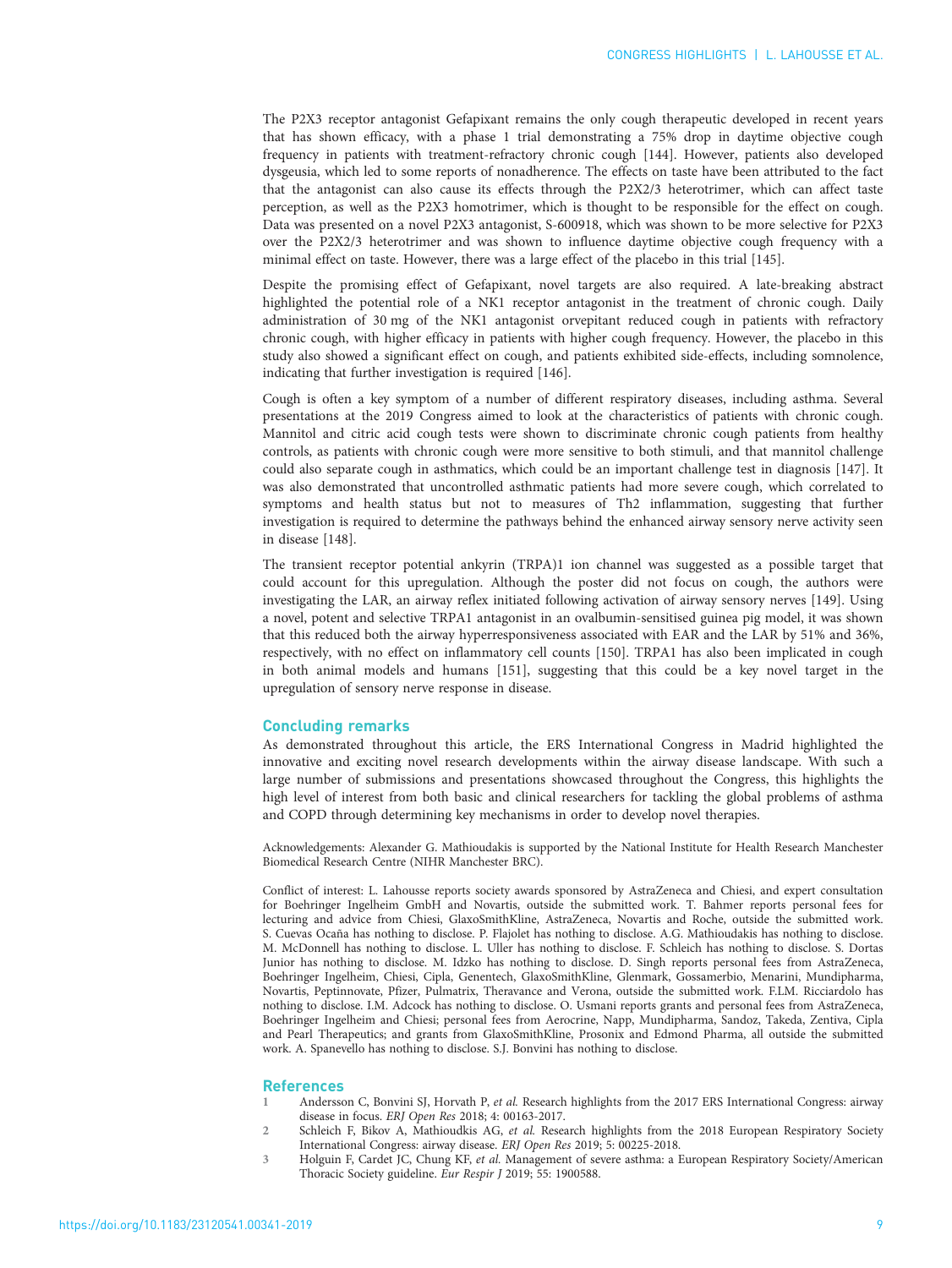- <span id="page-9-0"></span>4 Ramos Ramirez P, Noreby M, Olsson HK, et al. Budesonide-induced decrease of IL-5 production does not affect allergen-induced bronchoconstriction or AHR in a novel guinea pig asthma model. Eur Respir J 2019; 54: Suppl. 63, PA4081.
- 5 Bonvini SJ, Adcock JJ, Kobold NK, et al. A novel role for TRPM3 in Airway Smooth Muscle Contraction. Eur Respir J 2019; 54: Suppl. 63, OA4956.
- $6$  Yarova PL, Stewart AL, Sathis V, et al. Calcium-sensing receptor antagonists abrogate airway hyperresponsiveness and inflammation in allergic asthma. Sci Transl Med 2015; 7: 1–11.
- 7 Huang P, Mansfield B, Du X, et al. Therapeutic effects of topical calcilytic in IgE/Th2 and alarmin-driven surrogates of human asthma. Eur Respir J 2019; 54: Suppl. 63, OA4958.
- 8 Kim SR, Lee YC, Park HJ, et al. An inhaled IGFBP-3 peptide attenuates steroid-resistant neutrophilic bronchial asthma through modulation of ER stress. Eur Respir J 2019; 54: Suppl. 63, OA4955.
- 9 Da Palma RK, Fratini P, Schiavo Matias GS, et al. Equine lung decellularization: a potential approach for in vitro modeling the role of the extracellular matrix in asthma. J Tissue Eng 2018; 9: 2041731418810164.
- 10 Palma R, Cereta A, Gulmaraes L, et al. Characterisation of axellular lung scaffolds derived from equine asthma model. Eur Respir J 2019; 54: Suppl. 63, PA599.
- 11 Remot A, Descamps D, Noordine ML, et al. Bacteria isolated from lung modulate asthma susceptibility in mice. ISME J 2017; 11: 1061–1074.
- 12 Barbé-Tuana F, Grun L, Pitrez P, et al. Association between shorter telomeres' length and eotaxin-1 in children with severe asthma, an indicative of accelerated aging. Eur Respir J 2019; 54: Suppl. 63, OA3594.
- 13 Gibbs CJ, Coutts II, Lock R, et al. Premenstrual exacerbation of asthma. Thorax 1984; 39: 833–836.
- 14 Moore WC, Meyers DA, Wenzel SE, et al. Identification of asthma phenotypes using cluster analysis in the Severe Asthma Research Program. Am J Respir Crit Care Med 2010; 181: 315–323.
- 15 Robijn A, Jensen M, Mclaughlin K, et al. Evaluating inhaled corticosteroid use among pregnant women with asthma: systematic review and meta-analysis. Eur Respir J 2019; 54: Suppl. 63, PA2558.
- 16 Pavlidis S, Takahashi K, Ng Kee Kwong F, et al. "T2-high" in severe asthma related to blood eosinophil, exhaled nitric oxide and serum periostin. Eur Respir J 2019; 53: 1800938.
- 17 Ostling J, van Geest M, Schfied JPR, et al. IL-17-high asthma with features of a psoriasis immunophenotype. JACI 2019; 144: 1198–1213.
- 18 Kuo CS, Pavlidid S, Loza M, et al. T-helper cell type 2 (Th2) and non-Th2 molecular phenotypes of asthma using sputum transcriptomics in U-BIOPRED. Eur Respir J 2017; 49: 1602135.
- 19 Kalinauskaite-Zukauske V, Januskevicius A, Jaulaityte I, et al. Thymic stromal lymphopoietin, but not ezrin, could be an early biomarker of airway epithelial dysfunction in acute allergic asthma. Eur Respir J 2019; 54: Suppl. 63, PA1702.
- 20 James A, Gomez C, Thorngren JO, et al. Matrix metalloproteinases in serum and sputum reflect distinct processes of relevance to asthma. Eur Respir J 2019; 54: Suppl. 63, OA3802.
- 21 Juusela M, Aaltonen V, Sarna S, et al. Particles in exhaled air (PExA) method repeatability in children. Eur Respir J 2019; 54: Suppl. 63, PA1705.
- 22 Brinkman P, Wagener AH, Hekking PP, et al. Identification and prospective stability of electronic node (eNose)-derived inflammatory phenotypes in patients with severe asthma. JACI 2019; 143: 1811–1820.
- 23 Schleich FN, Zanella D, Stefanuto PH, et al. Exhaled volatile organic compounds are able to discriminate between neutrophilic and eosinophilic asthma. Am J Respir Crit Care Med 2019; 200: 444–453.
- 24 Jones M, Neville D, Gates J, et al. EXhaled Hydrogen peroxide As a marker of Lung diseasE the EXHALE 1A study. Eur Respir J 2019; 54: Suppl. 63, PA1712.
- 25 de Vries R, Dagelet Y, Dijkers E, et al. Late Breaking Abstract Technical validation of breath analysis by eNose in disease diagnosis: Tidal breathing vs. vital capacity manoeuvre. Eur Respir J 2019; 54: Suppl. 63, PA3904.
- 26 Global Initiative for Asthma. Global Strategy for Asthma Management and Prevention, 2019. [www.ginasthma.](http://www.ginasthma.org) [org.](http://www.ginasthma.org)
- 27 Reddel H, Bateman ED, Fitzgerald M, et al. Exacerbation risk after night-time walking due to asthma in SYGMA 1. Eur Respir J 2019; 54: Suppl. 63, PA3715.
- 28 Fitzgerald M, O'Byrne P, Bateman ED, et al. Number needed to treat (NNT) to have an additional patient free from a severe or moderate/severe exacerbation: post-hoc analysis of SYGMA 1 in mild asthma. Eur Respir J 2019; 54: Suppl. 63, PA3716.
- 29 Hardy J, Baggott C, Fingleton J, et al. Late Breaking Abstract Open label trial of budesonide/formoterol reliever therapy in milk asthma. Eur Respir J 2019; 54: Suppl. 63, OA5332.
- 30 Janson C, Nwaru B, Hasvold LP, et al. Late Breaking Asthma SABA overuse and risk of mortality in a nationwide Swedish asthma cohort (HERA). Eur Respir J 2019; 54: Suppl. 63, OA2105.
- 31 Janson C, Nwaru B, Hasvold LP, et al. Use of short-acting beta-2 agonists (SABA) and exacerbations in a nationwide Swedish asthma cohort (HERA). Eur Respir J 2019; 54: Suppl. 63, PA2554.
- 32 Horne R, Chan A, Haughney J, et al. Late Breaking Abstract-Identifying and addressing patient beliefs driving SABA use and over reliance. Eur Respir J 2019; 54: Suppl. 63, OA5333.
- 33 Bodina R, Grinovero M, Corsico A, et al. Digital Therapy in the treatment of asthma and COPD Epidemiology of development and use of an emerging health technology in Respiratory Medicine. Eur Respir J 2019; 54: Suppl. 63, PA735.
- 34 Khusial R, Honkoop P, Usmani O, et al. myAirCoach: mHealth assisted self management in patients with uncontrolled asthma, a randomized control trial. Eur Respir J 2019; 54: Suppl. 63, PA745.
- 35 Lahousse L, Vanoverschelde A. Improving inhaler technique in asthma/COPD by mHealth: a Belgian RCT. Eur Respir J 2019; 54: Suppl. 63, PA2235.
- 36 Bischoff E, Boer L, Van Der Heijden M, et al. A smart MHealth tool versus a paper action plan to support self management of COPD exacerbations: a randomised controlled trial. Eur Respir J 2019; 54: Suppl. 63, PA2238.
- 37 Sulku J, Jansson C, Melhus H, et al. Critical handling errors with dry powder, metered dose and soft mist inhaler devices in an observational COPD study. Eur Respir J 2019; 54: Suppl. 63, PA4258.
- 38 Chung KF, Wenzel SE, Brozek JL, et al. International ERS/ATS guidelines on definition, evaluation and treatment of severe asthma. Eur Respir J 2014; 43: 343.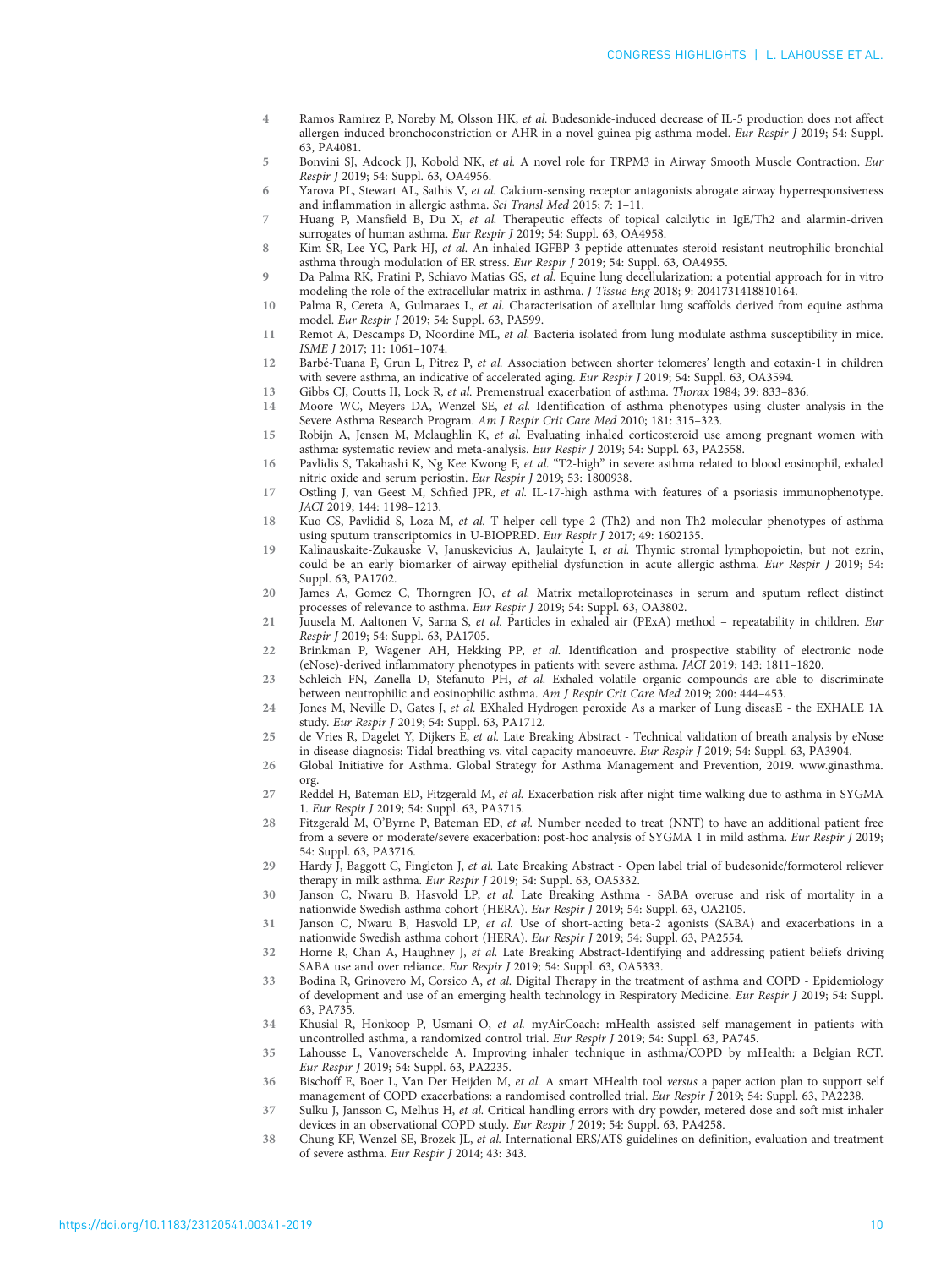- <span id="page-10-0"></span>39 Daley-Yates P, Brealey N, Kumar B, et al. Dose responses for topical efficacy and systematic activity, dose equivalence and relative therapeutic index for fluticasone furoate (FF), fluticasone proprionate (FP and budesonide (BUD) in asthmatic subjects. Eur Respir J 2019; 54: Suppl. 63, OA2106.
- 40 Bel EH, Wenzel SE, Thompson PJ, et al. Oral glucocorticoid-sparing effect of mepolizumab in eosinophilic asthma. N Engl J Med 2014; 371: 1189–1197.
- 41 Ortega HG, Liu MC, Pavord ID, et al. Mepolizumab treatment in patients with severe eosinophilic asthma. N Engl J Med 2014; 371: 1198–1207.
- 42 Chupp GL, Bradford ES, Albers FC, et al. Efficacy of mepolizumab add-on therapy on health-related quality of life and markers of asthma control in severe eosinophilic asthma (MUSCA): a randomised, double-blind, placebo-controlled, parallel-group, multicentre, phase 3b trial. Lancet Respir Med 2017; 5: 390–400.
- 43 Bjermer L, Lemiere C, Maspero J, et al. Reslizumab for inadequately controlled asthma with elevated blood eosinophil levels: a randomized phase 3 study. Chest 2016; 150: 789–798.
- 44 Castro M, Mathur S, Hargreave F, et al. Reslizumab for poorly controlled, eosinophilic asthma: a randomized, placebo-controlled study. Am J Respir Crit Care Med 2011; 184: 1125–1132.
- 45 Castro M, Zangrilli J, Wechsler ME, et al. Reslizumab for inadequately controlled asthma with elevated blood eosinophil counts: results from two multicentre, parallel, double-blind, randomised, placebo-controlled, phase 3 trials. Lancet Respir Med 2015; 3: 355–366.
- 46 Corren J, Weinstein S, Janka L, et al. Phase 3 study of reslizumab in patients with poorly controlled asthma. Chest 2016; 150: 799–810.
- 47 FitzGerald JM, Bleecker ER, Nair P, et al. Benralizumab, an anti-interleukin-5 receptor  $\alpha$  monoclonal antibody, as add-on treatment for patients with severe, uncontrolled, eosinophilic asthma (CALIMA): a randomised, double-blind, placebo-controlled phase 3 trial. Lancet 2016; 388: 2128–2141.
- 48 Nair P, Wenzel S, Rabe KF, et al. Oral glucocorticoid-sparing effect of benralizumab in severe asthma. N Engl J Med 2017; 376: 2448–2458.
- 49 Bleecker ER, FitzGerald JM, Chanez P, et al. Efficacy and safety of benralizumab for patients with severe asthma uncontrolled with high-dosage inhaled corticosteroids and long-acting β<sub>2</sub>-agonists (SIROCCO): a randomised, multicentre, placebo-controlled phase 3 trial. Lancet 2016; 388: 2115–2127.
- 50 Castro M, Wenzel SE, Bleecker ER, et al. Benralizumab, an anti-interleukin 5 receptor α monoclonal antibody, versus placebo for uncontrolled eosinophilic asthma: a phase 2b randomised dose-ranging study. Lancet Respir Med 2014; 2: 879–890.
- 51 Harrison T, Canonica GW, Gemzoe K, et al. Late Breaking Abstract- Effectiveness and safety of mepolizumab in real-world clinical practice: the REALITI-A study. Eur Respir J 2019; 54: Suppl. 63, PA1659.
- 52 Wenzel S, Castro M, Corren J, et al. Dupilumab efficacy and safety in adults with uncontrolled persistent asthma despite use of medium-to-high-dose inhaled corticosteroids plus a long-acting  $\beta_2$  agonist: a randomised double-blind placebo-controlled pivotal phase 2b dose-ranging trial. Lancet 2016; 388: 31–44.
- 53 Rabe KF, Nair P, Brusselle G, et al. Efficacy and safety of dupilumab in glucocorticoid-dependent severe asthma. N Engl J Med 2018; 378: 2475–2485.
- 54 Castro M, Corren J, Pavord ID, et al. Dupilumab efficacy and safety in moderate-to-severe uncontrolled asthma. N Engl J Med 2018; 378: 2486–2496.
- 55 Bleecker ER, Li X, Newbold P, et al. Benralizumab treatment and SARP cluster analysis. Eur Respir J 2019; 54: Suppl. 63, PA1659.
- 56 Celli BR, Wedzicha JA. Update on clinical aspects of chronic obstructive pulmonary disease. N Engl J Med 2019; 381: 1257–1266.
- 57 Soriano JB, Alfageme I, Miravitlles M, et al. A new study of the prevalence of COPD in Spain: EPISCAN II. Eur Respir J 2019; 54: Suppl. 63, PA3317.
- 58 Sethi JM, Rochester CL. Smoking and chronic obstructive pulmonary disease. Clin Chest Med 2000; 21: 67–86.
- 59 Wijnant S, De Roos E, Kavousi M, et al. Preserved ratio impaired spirometry (PRISm) and mortality: the Rotterdam Study. Eur Respir J 2019; 54: Suppl. 63, PA4421.
- 60 Dahl M, Landt E, Colak Y, et al. Impact of chronic cough in individuals with COPD: a population-based cohort study. Eur Respir J 2019; 54: Suppl. 63, PA4427.
- 61 Vikjord S, Mai XM, Brumpton B, et al. The association of anxiety and depression with mortality, symptom burden and health care utilization in a COPD cohort. The HUNT Study, Norway. Eur Respir J 2019; 54: Suppl. 63, PA4428.
- 62 Shafuddin E, Chang C, Hancox R. Cardiac biomarkers and outcomes of COPD exacerbations. Eur Respir J 2019; 54: Suppl. 63, PA4290.
- 63 Vogelmeier CF, Criner GJ, Martinez FJ, et al. Global Strategy for the Diagnosis, Management, and Prevention of Chronic Obstructive Lung Disease 2017 Report: GOLD Executive Summary. Eur Respir J 2017; 49: 1700214.
- 64 Wedzicha JA, Miravitlles M, Hurst JR, et al. Management of COPD exacerbations: a European Respiratory Society/ American Thoracic Society Guideline. Eur Respir J 2017; 49: 1600791.
- 65 Bafadhel M, McKenna S, Terry S, et al. Acute exacerbations of chronic obstructive pulmonary disease: identification of biologic clusters and their biomarkers. Am J Respir Crit Care Med 2011; 184: 662–671.
- 66 Mathioudakis AG, Chatzimavridou-Grigoriadou V, Corlateanu A, et al. Procalcitonin to guide antibiotic administration in COPD exacerbations: a meta-analysis. Eur Respir Rev 2017; 26: 160073.
- 67 Kostikas K, Papathanasiou E, Papaioannou A, et al. Blood eosinophils as predictor of outcomes in hospitalized COPD exacerbations: results from a prospective study. Eur Respir J 2019; 54: Suppl. 63, OA2147.
- 68 Vedel-Krogh S, Nielsen SF, Lange P, et al. Blood eosinophils and exacerbations in chronic obstructive pulmonary disease. The Copenhagen General Population Study. Am J Respir Crit Care Med 2016; 193: 965–974.
- 69 Calverley PMA, Jenkins C, Wedzicha JA. Eosinophil counts as a predictor of future COPD exacerbations in the DYNAGITO trial. Eur Respir J 2019; 54: Suppl. 63, OA 2149.
- 70 Mathioudakis A, Foden P, Vestbo J. Blood eosinophil count (EOS) can accurately predict responsiveness to inhaled corticosteroids (ICS) in COPD, but only if measured while patients are not receiving steroids. Eur Respir J 2018; 52: Suppl. 62, OA2125.
- 71 Soyseth V, Kononova N, Einvik G. Cardiac troponin increases in COPD patients hospitalised for pneumonias as well as exacerbations. Eur Respir J 2019; 54: Suppl. 63, PA4286.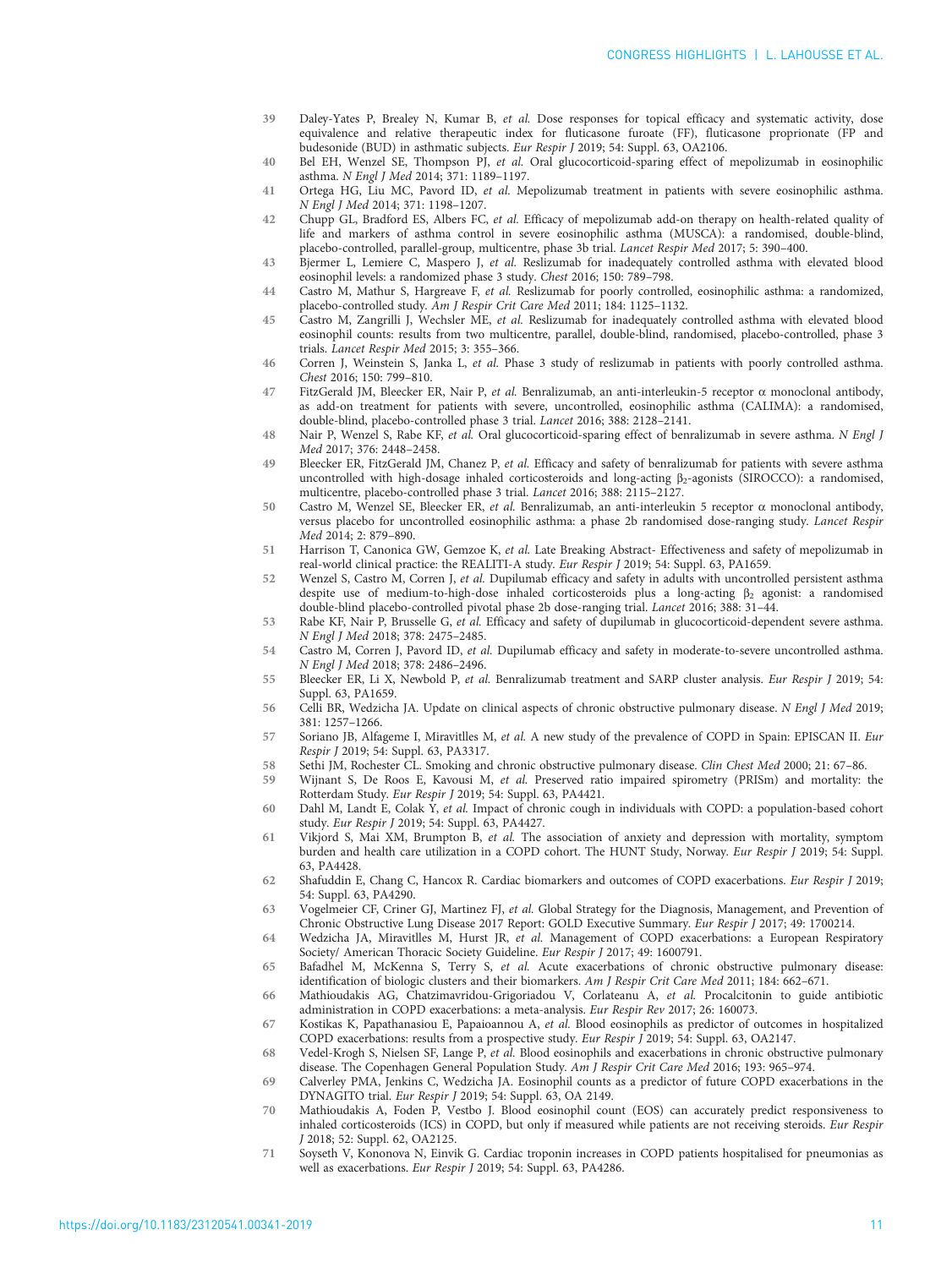- <span id="page-11-0"></span>72 Shafuddin E, Chang C, Hancox RJ. Cardiac biomarkers and outcomes of COPD exacerbations. Eur Respir J 2019; 54: Suppl. 63, PA4290.
- 73 Mathioudakis AG, Janner J, Moberg M, et al. A systematic evaluation of the diagnostic criteria for COPD and exacerbations used in randomised controlled trials on the management of COPD exacerbations. ERJ Open Res 2019; 5: 00136-2019.
- 74 Lahousse LL, Vanfleteren LEGW. When the heart steals your breath away. Respiration 2019; 97: 199–201.
- 75 Tine M, Turato G, Lokar Oliani K, et al. Acute exacerbation of COPD in emergency room: just COPD exacerbations? Eur Respir J 2019; 54: Suppl. 63, PA5220.
- 76 Shafuddin E, Chang C, Hancox RJ. Cardiac function during exacerbations of COPD assessed using cardiac MRI. Eur Respir J 2019; 54: Suppl. 63, OA1919.
- 77 Ergan B, Oczkowski S, Rochwerg B, et al. European Respiratory Society guideline on long-term home non-invasive ventilation for management of chronic obstructive pulmonary disease. Eur Respir J 2019; 54: 1901003.
- 78 Murphy PB, Rehal S, Arbane G, et al. Effect of home noninvasive ventilation with oxygen therapy vs oxygen therapy alone on hospital readmission or death after an acute COPD exacerbation: a randomized clinical trial. JAMA 2017; 317: 2177–2186.
- 79 Köhnlein T, Windisch W, Köhler D, et al. Noninvasive positive pressure ventilation for the treatment of severe stable chronic obstructive pulmonary disease: a prospective, multicentre, randomised, controlled clinical trial. Lancet Respir Med 2014; 2: 698–705.
- 80 van den Biggelaar RJM, Hazenberg A, Cobben NAM, et al. Initiation of non-invasive home mechanical ventilation in the hospital compared with initiation at home: the Dutch Homerun trial. Eur Respir J 2019; 54: Suppl. 63, OA3826.
- 81 Duiverman ML, Bladder G, Vonk JM, et al. Home initiation of chronic high-intensity noninvasive ventilation in COPD patients with chronic hypercapnic respiratory failure: the RECONSIDER trial. Eur Respir J 2019; 54: Suppl. 63, RCT451.
- 82 Bonini M, Usmani OS. The role of the small airways in the pathophysiology of asthma and chronic obstructive pulmonary disease. Ther Adv Respir Dis 2015; 9: 281–293.
- 83 Usmani OS, Singh D, Spinola M, et al. The prevalence of small airways disease in adult asthma: A systematic literature review. Respir Med 2016; 116: 19–27.
- 84 Postma DS, Brightling C, Baldi S, et al. Exploring the relevance and extent of small airways dysfunction in asthma (ATLANTIS): baseline data from a prospective cohort study. Lancet Respir Med 2019; 7: 402–416.
- 85 Nasr A, Romberg K, Nihlen U, et al. Forced oscillation technique measuring peripheral airway involvement during mannitol challenge. Eur Respir J 2019; 54: Suppl. 63, PA354.
- 86 Trinkmann F, Götzmann J, Saur D, et al. Multiple breath washout testing in adults with pulmonary disease and healthy controls – can fewer measurements eventually be more? BMC Pulm Med 2017; 17: 185.
- 87 Trinkmann F, Lenz S, Schäfer J, et al. Multiple breath washout (MBW) testing using SF<sub>6</sub> feasibility and clinical applications in adults with bronchial asthma. Eur Respir J 2019; 54: Suppl. 63, PA349.
- 88 Singer F, Abbas C, Yammine S, et al. Abnormal small airways function in children with mild asthma. Chest 2014; 145: 492–499.
- 89 Skylogianni E, Triga M, Bolis K, et al. The march from subclinical small-airways dysfunction to asthma in children with allergic rhinitis. Eur Respir J 2019; 54: Suppl. 63, PA965.
- 90 Skylogianni E, Triga M, Douros K, et al. Small-airway dysfunction precedes the development of asthma in children with allergic rhinitis. Allergol Immunopathol (Madr) 2018; 46: 313–321.
- 91 McDonough JE, Yuan R, Suzuki M, et al. Small-airway obstruction and emphysema in chronic obstructive pulmonary disease. N Engl J Med 2011; 365: 1567–1575.
- 92 Gao L, Wu Y, Wang H, et al. Forced oscillation technique for sensitive detection of early-stage chronic obstructive pulmonary disease. Eur Respir J 2019; 54: Suppl. 63, PA2631.
- 93 Gove K, Conway J, Ostridge K, et al. Comparison of small airways disease measures between frequent and infrequent COPD exacerbators. Eur Respir J 2019; 54: Suppl. 63, PA1120.
- 94 Trinkmann F, Gawlitza J, Schäfer J, et al. Novel lung function tests can improve phenotyping and differential therapy in COPD. Eur Respir J 2019; 54: Suppl. 63, PA3379.
- 95 Shirai T, Hirai K, Gon Y, et al. Forced oscillation technique may identify severe asthma. Eur Respir J 2019; 54: Suppl. 63, PA2632.
- 96 Nasr A, Jarenbäck L, Bjermer L, et al. Assessment of expiratory vs inspiratory resistance and reactance using FOT as a measure of air trapping. Eur Respir J 2019; 54: Suppl. 63, PA2634.
- 97 Ong-Salvador R, Dijkers E, Van Steenwijk R. The role of R5-19 in assessing peripheral airway obstruction. Eur Respir J 2019; 54: Suppl. 63, PA1117.
- 98 Lipworth B, Manoharam A, Anderson W. Unlocking the quiet zone:the small airway asthma phenotype. Lancet Respir Med 2014; 2: 497–506.
- 99 Bazan-Socha S, Zuk J, Kozlik P, et al. Relationship of airway structural changes and lung function abnormalities with blood and BAL biomarkers in asthma. Eur Respir J 2019; 54: Suppl. 63, OA505.
- 100 Kozlik P, Zuk J, Bartyzel S, et al. The relationship of airway structural changes to blood and bronchoalveolar lavage biomarkers, and lung function abnormalities in asthma. Clin Exp Allergy 2019; 50: 15–28.
- 101 Li H, Yan LP, Wang K, et al. Association between ADAM33 polymorphisms and asthma risk: a systematic review and meta-analysis. Respir Res 2019; 20: 38.
- 102 Yang L, Liu BC, Liu T, et al. Microbiome in lower respiratory tract of steroid- free patients with asthma. Eur Respir J 2019; 54: Suppl. 63, PA533.
- 103 Huang Y, Opron K, Erb-Downward J, et al. Lung microbiota associations with clinical features of COPD in the SPIROMICS cohort. Eur Respir J 2019; 54: Suppl. 63, OA3580.
- 104 Maestre D, Huff RD, Schwartz C, et al. Di-butyl phthalate (DBP) augments allergen-induced lung function decline and alters lower airway innate immunology in crossover human study. Eur Respir J 2019; 54: Suppl. 63, PA1992.
- 105 Usmani OS, Biddiscombe MF, Barnes PJ. Regional lung deposition and bronchodilator response as a function of β2-agonist particle size. Am J Respir Crit Care Med 2005; 172: 1497–1504.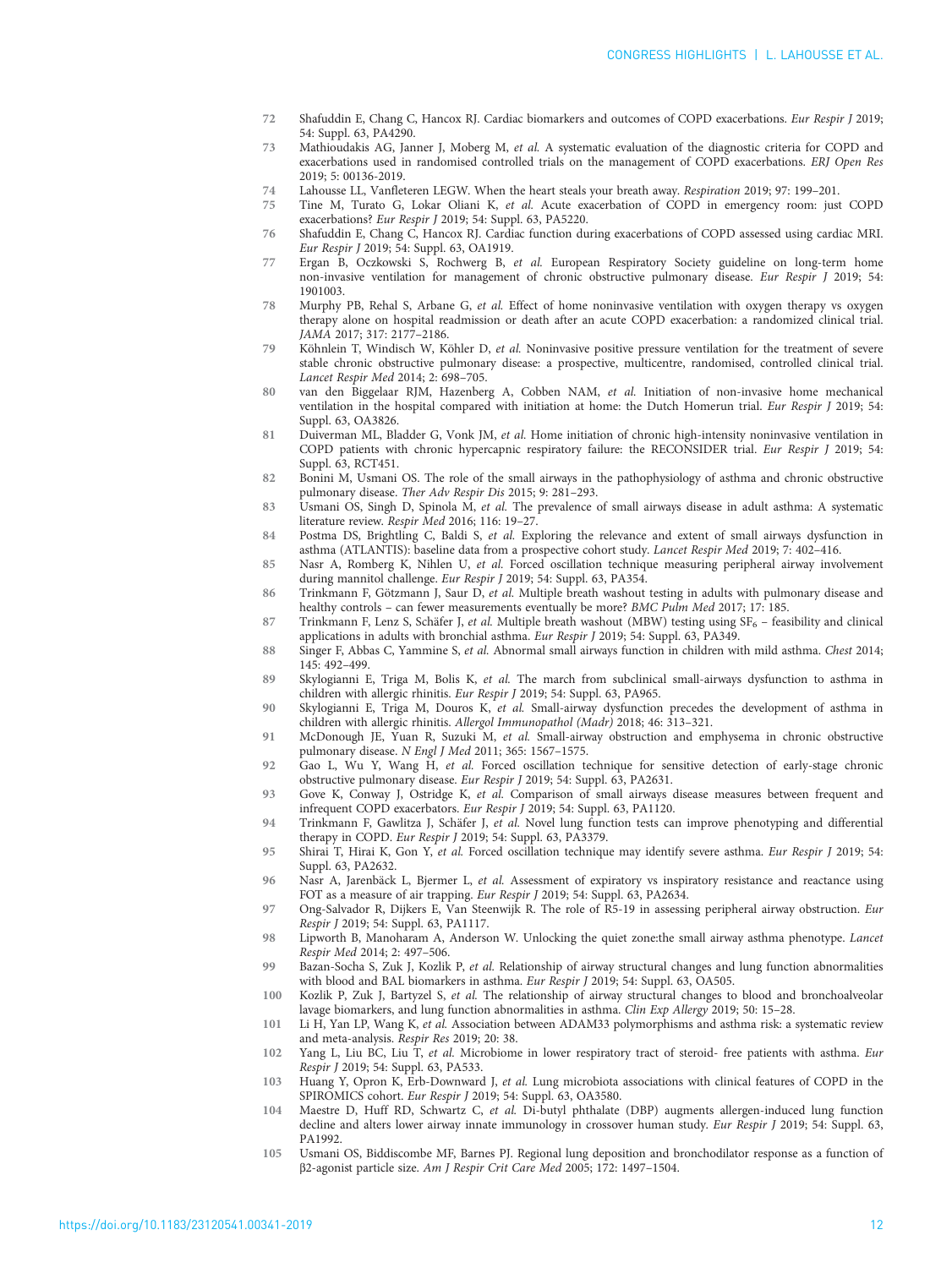- <span id="page-12-0"></span>106 Hillyer EV, Price DB, Chrystyn H, et al. Harmonizing the nomenclature for therapeutic aerosol particle size: a proposal. J Aerosol Med Pulm Drug Deliv 2018; 31: 111–113.
- 107 Usmani OS. Small-airway disease in asthma: pharmacological considerations. Curr Opin Pulm Med 2015; 21: 55–67.
- 108 Virchow JC, Kuna P, Paggiaro P, et al. Single inhaler extrafine triple therapy in uncontrolled asthma (TRIMARAN and TRIGGER): two double-blind, parallel-group, randomised, controlled phase 3 trials. Lancet 2019; 394: 1737–1749.
- 109 Virchow JC, Paggiaro P, Canonica WG, et al. Effect of extrafine medium strength (MS) ICS-containing triple therapy on exacerbations in asthmatics with persistent airflow limitation: A post-hoc analysis of the TRIMARAN study. Eur Respir J 2019; 54: Suppl. 63, PA3719.
- 110 Canonica WG, Virchow JC, Singh D, et al. Effect of high extrafine strength (HS) ICS-containing triple therapy on exacerbations in patients with severe asthma and persistent airflow limitation: Post-hoc analysis of the TRIGGER study. Eur Respir J 2019; 54: Suppl. 63, OA5339.
- 111 Topole E, Usmani O, Mignot B, et al. Lung deposition of extrafine vs non-extrafine triple therapies in patients with COPD using Functional Respiratory Imaging (FRI). Eur Respir J 2019; 54: Suppl. 63, PA3167.
- 112 Sadiq MW, Holz O, Ellinghusen B, et al. Spatial pharmacokinetics of inhaled drugs in human lung evaluation of regional lung targeting by direct sampling of epithelial lining fluid. Eur Respir J 2019; 54: Suppl. 63, OA2103.
- 113 Skogberg G, Jackson S, Fihn BM, et al. RNAscope in situ hybridization allows spatial estimation of free drug exposure through quantification of drug induced gene expression. Eur Respir J 2019; 54: Suppl. 63, PA3377. 114 Chalmers JD, Chang AB, Chotirmall SH, et al. Bronchiectasis. Nat Rev Dis Primers 2018; 4: 45.
- 115 Flume PA, Chalmers JD, Olivier KN. Advances in bronchiectasis: endotyping, genetics, microbiome, and disease

heterogeneity. Lancet 2018; 392: 880–890.

- 116 Chalmers JD, Moffitt KL, Suarez-Cuartin SO, et al. Neutrophil elastase activity is associated with exacerbations and lung function decline in bronchiectasis. Am J Respir Crit Care Med 2017; 195: 1384–1393.
- 117 Shoemark A, Cant E, Carreto L, et al. A point of care neutrophil elastase activity assay identifies bronchiectasis severity, airway infection and risk of exacerbation. Eur Respir J 2019; 54: Suppl. 63, OA4947.
- 118 Finch S, Shoemark A, Dicker AJ, et al. Characterisation of sputum pregnancy zone protein in bronchiectasis. Eur Respir J 2019; 54: Suppl. 63, PA2167.
- 119 Smith A, Lang J, Keir HR, et al. Heparin binding protein in sputum compromises epithelial defence and relates to bronchiectasis severity. Eur Respir J 2019; 54: Suppl. 63, PA2172.
- 120 McDonnell MJ, Aliberti S, Goeminne PC, et al. Comorbidities and the risk of mortality in patients with bronchiectasis: an international multicentre cohort study. Lancet Respir Med 2016; 4: 969–979.
- 121 Raats D, Decaesteker T, Fogelström M, et al. Cross-sectional evaluation of serum and sputum calprotectin in bronchiectasis disease monitoring. Eur Respir J 2019; 54: Suppl. 63, PA2678.
- 122 Scioscia G, Amaro R, Alcaraz V, et al. The role of systemic markers of inflammation in bronchiectasis. Eur Respir J 2019; 54: Suppl. 63, PA2884.
- 123 Çetinkaya A, Uysal MA, Niksarlıoglu EY, et al. Can Neutrophil/lymphocyte Ratio, C-reactive protein (CRP) and Procalcitonin predict the hospitalisation time in patients with lower tract respiratory infections? Eur Respir J 2019; 54: Suppl. 63, PA3849.
- 124 Méndez R, Moscardó A, Latorre A, et al. Platelet activation correlates with disease severity in bronchiectasis. Eur Respir J 2019; 54: Suppl. 63, PA2168.
- 125 Shoemark A, Smith A, Giam A, et al. Inflammatory molecular endotypes in bronchiectasis. Eur Respir J 2019; 54: Suppl. 63, PA2170.
- 126 Huang JT, Dicker A, Shoemark A, et al. Endotyping of COPD, bronchiectasis and their overlap syndrome by integrated sputum proteome/microbiome. Eur Respir J 2019; 54: Suppl. 63, OA473.
- 127 Keir HR, Fong CJ, Tan B, et al. Neutrophil extracellular traps and the lung microbiome in bronchiectasis. Eur Respir J 2019; 54: Suppl. 63, OA5142.
- 128 Thng KX, Mac Aogáin M, Ali NABM, et al. Viral prevalence in stable bronchiectasis: analysis of the Cohort of Asian and Matched European Bronchiectasis (CAMEB). Eur Respir J 2019; 54: PA2875.
- 129 Gramegna A, Aliberti S, Zucchetti S, et al. Respiratory viruses in stable state bronchiectasis. Eur Respir J 2019; 54: Suppl. 63, PA2171.
- 130 Burgel P, Polverino E, Harworth C, et al. Risk factors for new P. aeruginosa isolation in bronchiectasis- data from the European Bronchiectasis Registry (EMBARC). E Eur Respir J 2019; 54: Suppl. 63, PA2163.
- 131 Ringshausen FC, Chalmers JD, Polverino E, et al. New isolation of non-tuberculous mycobacteria in patients with bronchiectasis - data from the European Bronchiectasis Registry (EMBARC). Eur Respir J 2019; 54: Suppl. 63, PA2937.
- 132 Nuñez Garcia L, Zambrano Chacón MA, Gotera Rivera C, et al. Prevalence of bronchiectasis in a lung cancer screening program. Eur Respir J 2019; 54: Suppl. 63, PA3025.
- 133 Sanchez-Carpintero Abad M, Zulueta JJ, De Torres JP, et al. Prevalence and burden of bronchiectasis in a lung cancer screening program. Eur Respir J 2019; 54: Suppl. 63, PA2902.
- 134 Aliberti S, Menendez R, Blasi F, et al. Determinants of survival in the European Bronchiectasis Registry (EMBARC). Eur Respir J 2019; 54: OA4949.
- 135 Herrero Cortina B, San Miguel-Pagola M, Francín-Gallego M, et al. Long-term efficacy of a home-based airway clearance programme to improve cough severity in patients with bronchiectasis: a randomised controlled trial. Eur Respir J 2019; 54: Suppl. 63, OA4948.
- 136 Wynne S, Patel S, Barker RE, et al. The effect of pulmonary rehabilitation (PR) on anxiety and depression symptoms in bronchiectasis: a propensity-matched study. Eur Respir J 2019; 54: Suppl. 63, PA663.
- 137 Terpstra L, Altenburg J, Mohamed Hoesein F, et al. The effect of maintenance azithromycin on radiological features in patients with bronchiectasis. E Eur Respir J 2019; 54: Suppl. 63, PA2865.
- 138 Altenburg J, Chalmers JD, Lonergan M, et al. Long term macrolide antibiotics for the treatment of bronchiectasis in adults – individual participant data meta-analysis. Eur Respir J 2019; 54: Suppl. 63, OA4945.
- 139 Terpstra L, Vijverberg S, Sabogal Piñeros Y, et al. The effect of azithromycin on sputum inflammatory markers in bronchiectasis – analysis of a randomised controlled trial. Eur Respir J 2019; 54: Suppl. 63, OA4946.